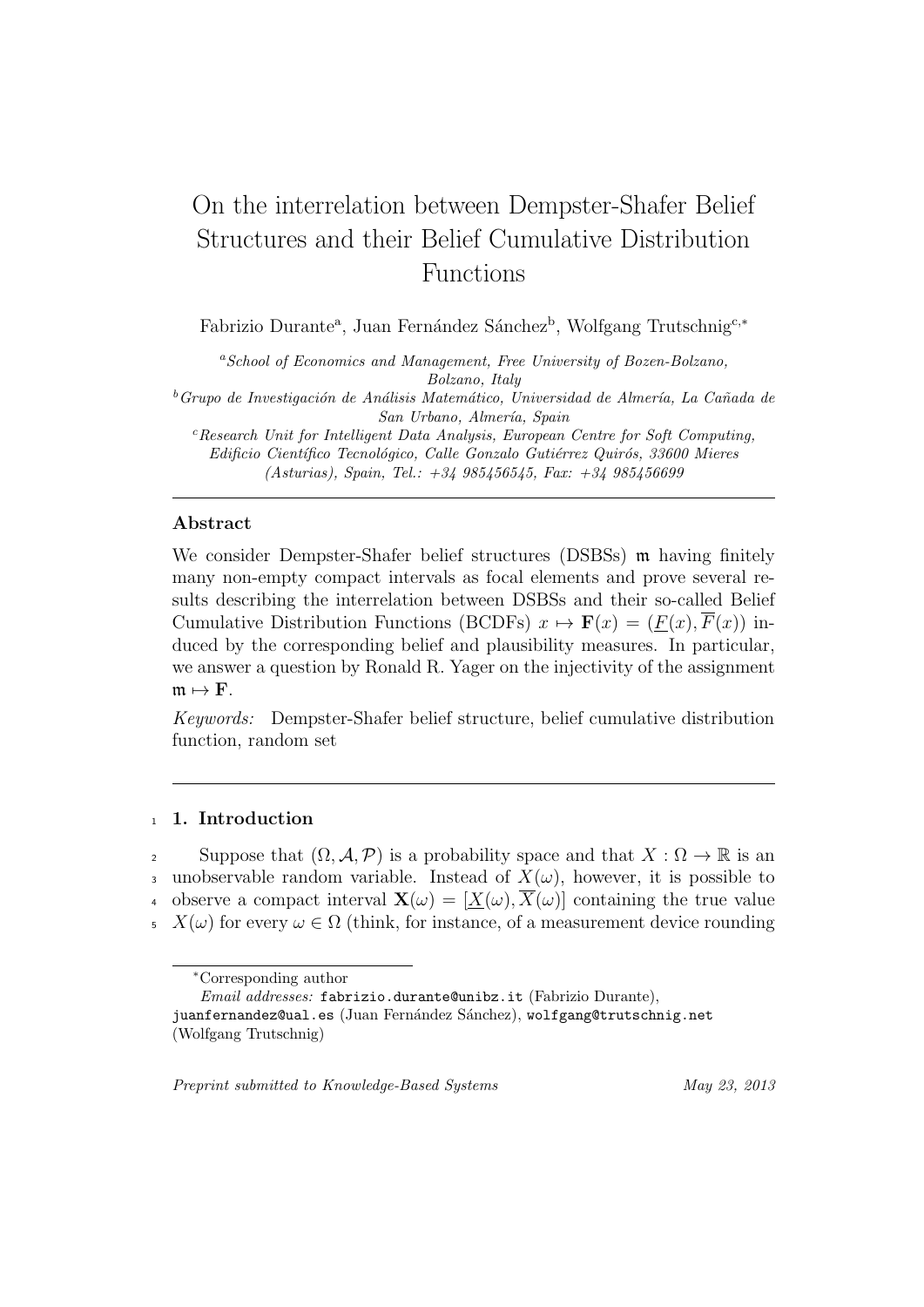to a certain digit or general interval-censored data, see Turnbull, 1976; Wang, 2008). Assuming that **X** is a random compact interval (i.e. that both *X* and *X* are random variables) according to Dempster (1967) **X** induces the so- called *lower and upper probability π* and *π* (also referred to as *belief and plausibility measure*) respectively via

$$
\underline{\pi}(B) = \mathcal{P}(\{\omega \in \Omega : \mathbf{X}(\omega) \subseteq B\})
$$
  

$$
\overline{\pi}(B) = \mathcal{P}(\{\omega \in \Omega : \mathbf{X}(\omega) \cap B \neq \emptyset\})
$$
(1)

for every Borel set  $B \in \mathcal{B}(\mathbb{R})$ . Obviously  $\pi(B)$  and  $\overline{\pi}(B)$  can be used as lower and upper bound for  $\mathcal{P}(\{\omega \in \Omega : X(\omega) \in B\})$ . For important properties of  $\pi$ and  $\bar{\pi}$  as set functions (also in the general setting of random closed sets) see, for instance, Matheron (1975) and Molchanov (2005). In case the range of **X** only consists of (pairwise different) intervals  $[a_1, b_1], \ldots, [a_n, b_n]$  the random interval **X** is fully characterized by the quantities  $m_i = \mathcal{P}(\{\omega \in \Omega : \mathbf{X}(\omega) =$  $[a_i, b_i]$ ) for  $i \in \{1, \ldots, n\}$ . Defining  $\mathfrak{m} : 2^{\mathbb{R}} \to [0,1]$  by  $\mathfrak{m}(A) = 0$  for  $A \notin \{[a_1, b_1], \ldots, [a_n, b_n]\}$  and  $\mathfrak{m}(A) = m_i$  for  $A = [a_i, b_i]$  induces a Dempster-Shafer belief structure (DSBS, see Yager, 2004) which we will denote by  $(\mathbb{R}, \mathfrak{m}, ([a_i, b_i])_{i=1}^n)$ . Yager (2004) studied the interrelation between DSBSs and their so-called Belief Cumulative Distribution Function (BCDF)  $\mathbf{F}_{m}$ , defined by (notation as before)

$$
\mathbf{F}_{\mathfrak{m}}(x) = \left[ \underline{\pi}\big((-\infty,x\big]), \overline{\pi}\big((-\infty,x\big]\big) \right]
$$

11 for every  $x \in \mathbb{R}$ , and asked the question under which (necessary and suffi-<sup>12</sup> cient) conditions two DSBSs induce the same Belief Cumulative Distribution <sup>13</sup> Function. In the current note we give an answer to this question and prove <sup>14</sup> several related results. In fact we present two main theorems: Firstly, for each 15 pair of non-decreasing right-continuous step functions  $F_1, F_2$  with  $F_1 \leq F_2$ we can find a (not necessarily unique) DSBS  $(\mathbb{R}, \mathfrak{m}, ([a_i, b_i])_{i=1}^n)$  such that  $F_m = [F_1, F_2]$ . And secondly we show that m is unique if and only if its focal <sup>18</sup> elements  $([a_i, b_i])_{i=1}^n$  fulfill a simple intersection-condition.

 As main contribution the provides a concise description of the interrelation between DSBSs and BCDFs. Such a description is not only interesting from the theoretical mathematical point of view since it generalizes the one-to-one relationship between discrete probability measures and discrete distribution functions, which is, for instance, implicitly utilized in statistics whenever the <sup>24</sup> empirical distribution function  $F_n$  of a sample  $x_1, \ldots, x_n$  instead of the sam-ple itself is considered. In fact it is also essential from the applied perspective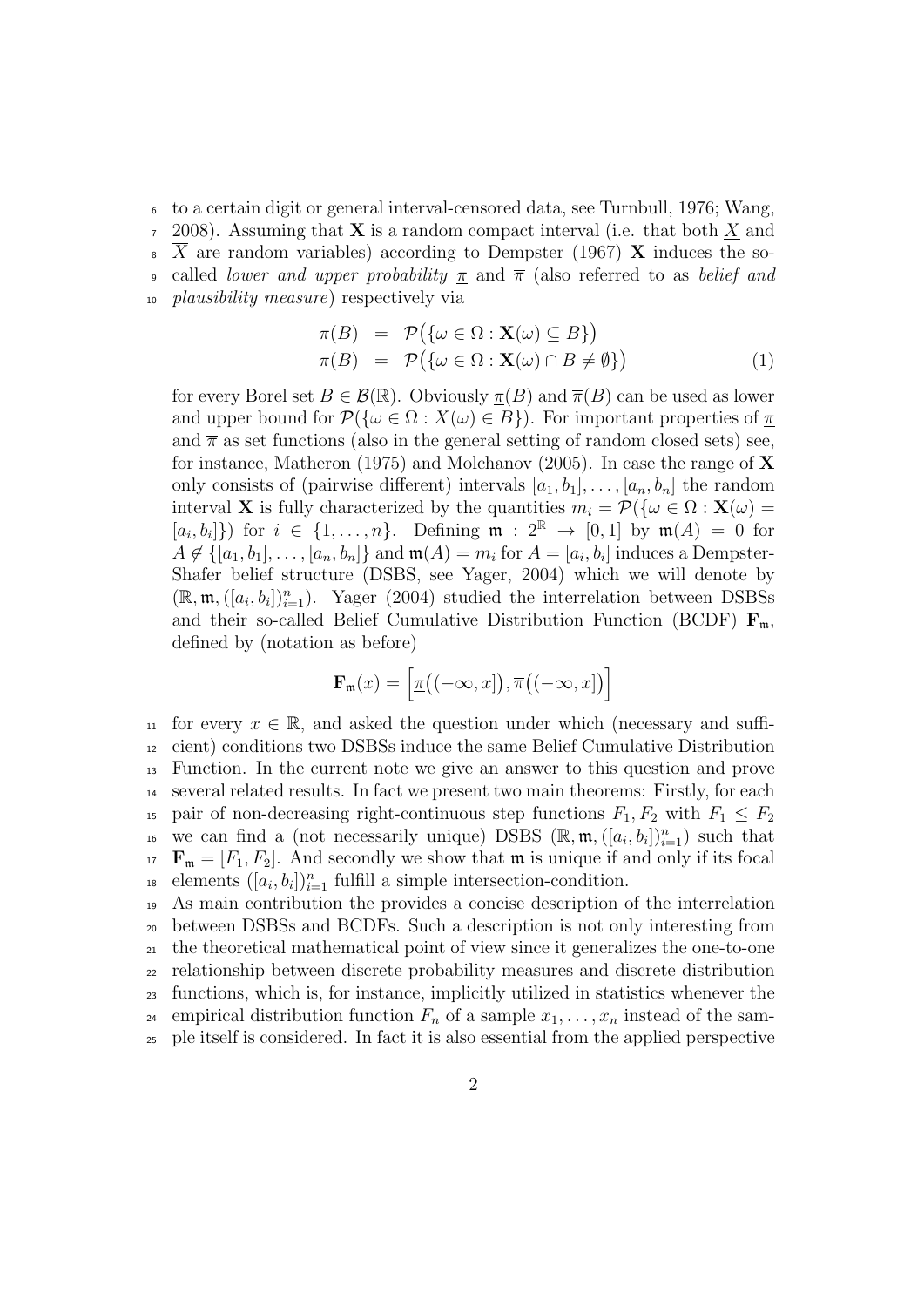<sup>26</sup> since whenever working with DSBSs and BCDFs it has to be understood com-<sup>27</sup> pletely under which conditions, for instance, considering the BCDF instead <sup>28</sup> of the DSBS does not imply a loss of (relevant) information.

# <sup>29</sup> **2. Notation and preliminaries**

For every set E the cardinality of E will be denoted by  $\#E$ . In the sequel  $\mathcal{K}(\mathbb{R})$  will denote the family of all non-empty compact (i.e. closed and bounded) intervals in  $\mathbb{R}$ ,  $\mathcal{K}([0,1])$  the family of all non-empty compact subintervals of [0,1].  $\mathcal{B}(\mathbb{R})$  denotes the Borel  $\sigma$ -field in  $\mathbb{R}$ ,  $\delta_x$  the Dirac measure in *x*,  $P$  the family of all probability measures on  $\mathcal{B}(\mathbb{R})$  and  $P_d$  the family of all elements  $\mu \in \mathcal{P}$  for which there exists a finite set  $\Lambda \subseteq \mathbb{R}$  with  $\mu(\Lambda) = 1$ . *F* will denote the family of all distribution functions on R. It is well known that there is a one-to-one correspondence between  $\mathcal F$  and  $\mathcal P$ : In fact, given  $F \in \mathcal{F}$  and defining  $\mu_F : \mathcal{B}(\mathbb{R}) \to [0, 1]$  by setting

$$
\mu_F((-\infty, x]) = F(x)
$$

30 for every  $x \in \mathbb{R}$  and extending  $\mu_F$  in the standard way (see for instance 31 Elstrodt, 1999; Rudin, 1987) to full  $\mathcal{B}(\mathbb{R})$  yields  $\mu_F \in \mathcal{P}$ . Moreover, given  $\mu \in \mathcal{P}$  and defining  $F_{\mu}(x) = \mu((-\infty, x])$  for every  $x \in \mathbb{R}$ , it is easily verified 33 that  $F_{\mu} \in \mathcal{F}$ . Altogether the maps  $\Phi : \mathcal{P} \to \mathcal{F}$  and  $\Psi : \mathcal{F} \to \mathcal{P}$ , given by

$$
\Phi(\mu) = F_{\mu} \quad \text{and} \quad \Psi(F) = \mu_F,\tag{2}
$$

34 fulfill  $\Phi(\mu_F) = F$  for every  $F \in \mathcal{F}$  as well as  $\Psi(F_\mu) = F$  for every  $\mu \in \mathcal{P}$ <sup>35</sup> (again see Elstrodt, 1999; Rudin, 1987 for details), implying bijectivity of  $\Phi$ ,  $\Psi$  and  $\Psi = \Phi^{-1}$ .  $\mathcal{F}_d$  will denote the family all elements in  $\mathcal F$  correspon- $\partial$  *a* ding to  $\mu \in \mathcal{P}_d$ , i.e. all functions of the form  $F(x) = \sum_{i=1}^n \alpha_i \mathbf{1}_{[x_i,\infty)}(x)$  with  $n \in \mathbb{N}, \{x_1, \ldots, x_n\} \subseteq \mathbb{R}, \{\alpha_1, \ldots, \alpha_n\} \subseteq (0, 1]^d \text{ and } \sum_{i=1}^n \alpha_i = 1.$  Obviously 39 Φ maps  $\mathcal{P}_d$  in a one-to-one manner to  $\mathcal{F}_d$  and  $\Psi$  maps  $\mathcal{F}_d$  in a one-to-one-40 manner to  $\mathcal{P}_d$ . Due to monotonicity of every  $F \in \mathcal{F}$  the left- and right limit 41 of *F* at *x* ∈ R exist and will be denoted by  $F(x-)$  and  $F(x+)$  respectively. <sup>42</sup> Following Tavalera et al. (2013) and Yager (2004) we will only consider <sup>43</sup> Dempster-Shafer belief structures (DSBS, for short) on R with pairwise 44 different non-empty compact intervals  $B_1 = [a_1, b_1], B_2 = [a_2, b_2], \cdots, B_n =$ <sup>45</sup>  $[a_n, b_n]$  as focal elements, i.e. we consider mappings  $\mathfrak{m} : 2^{\mathbb{R}} \to [0, 1]$  fulfilling

$$
\text{46} \qquad \text{i) } \mathfrak{m}(A) = 0 \text{ if } A \neq B_i \text{ for all } i \in \{1, \dots, n\}
$$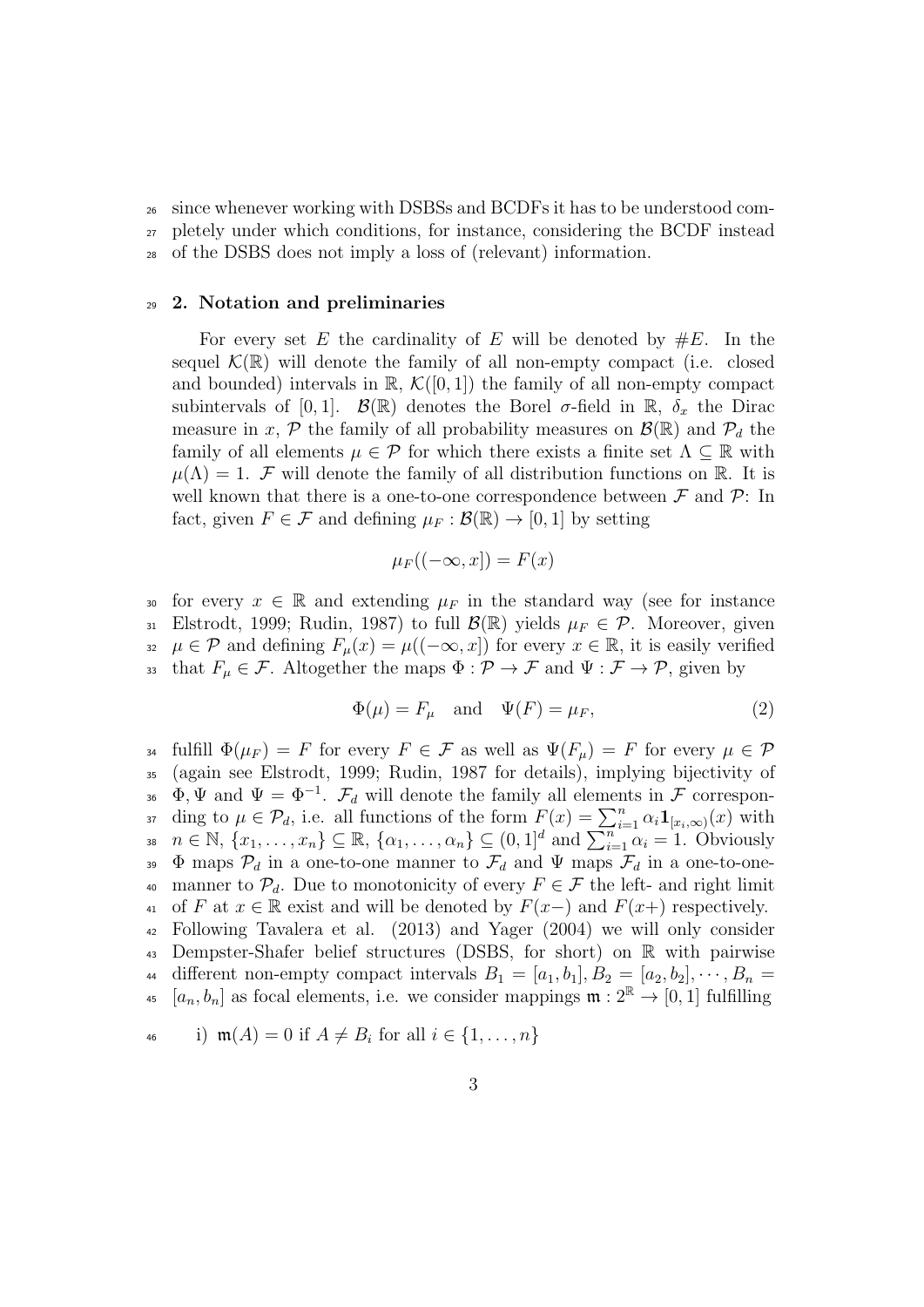47 **ii**)  $\sum_{i=1}^{n} \mathfrak{m}(B_i) = 1$ 

$$
\text{48} \quad \text{iii)} \ \ B_i \in \mathcal{K}(\mathbb{R}) \ \text{for every} \ i \in \{1, \dots, n\} \ \text{and} \ B_i \neq B_j \ \text{for} \ i \neq j.
$$

<sup>49</sup> Note that, contrary to half open intervals, considering non-empty compact <sup>50</sup> intervals does not exclude the possibility of having focal elements containing 51 only a single point. Without loss of generality we will also assume  $\mathfrak{m}(B_i)$ 52 0 for every  $i \in \{1, \ldots, n\}$ . Each such DSBS will be denoted in the form  $\mathbb{R}^3$  ( $\mathbb{R}, \mathfrak{m}, (B_i)_{i=1}^n$ ),  $\mathcal{D}$  will denote the family of all these DBSB. For every DSBS  $\mathbb{R}^4$  ( $\mathbb{R}, \mathfrak{m}, (B_i)_{i=1}^n$ ), the sets  $L_{\mathfrak{m}}, R_{\mathfrak{m}}$  are defined by

$$
L_{\mathfrak{m}} = \{a_1, \dots, a_n\} \text{ and } R_{\mathfrak{m}} = \{b_1, \dots, b_n\}.
$$
 (3)

55 Obviously the cardinalities  $\#L_{\mathfrak{m}}, \#R_{\mathfrak{m}}$  of  $L_{\mathfrak{m}}, R_{\mathfrak{m}}$  fulfill  $\#L_{\mathfrak{m}}, \#R_{\mathfrak{m}} \leq n$ . Eve- $\mathbb{R}^n$  is ry DSBS  $(\mathbb{R}, \mathfrak{m}, (B_i)_{i=1}^n)$  induces a *belief measure*  $Bel_{\mathfrak{m}} : 2^{\mathbb{R}} \to [0,1]$  and a  $p$ *lausibility measure*  $Pl_{\mathfrak{m}} : 2^{\mathbb{R}} \to [0,1]$  by setting

$$
Bel_{\mathfrak{m}}(A) = \sum_{i: B_i \subseteq A \neq \emptyset} \mathfrak{m}(B_i), \qquad Pl_{\mathfrak{m}}(A) = \sum_{i: B_i \cap A \neq \emptyset} \mathfrak{m}(B_i) \tag{4}
$$

for every  $A \subseteq \mathbb{R}$ . Note that, using the interpretation of DSBS with compact <sup>59</sup> intervals as focal elements given in the Introduction, the pair (*Bel*m*, Pl*m) 60 coincides with the lower and upper probability  $(\pi, \overline{\pi})$  induced by the dis-61 crete random compact interval **X**. Define functions  $\underline{F}_{\mathfrak{m}}$ ,  $\overline{F}_{\mathfrak{m}}$  :  $\mathbb{R} \to [0,1]$  by 62  $\underline{F}_{\mathfrak{m}}(x) = Bel((-\infty, x])$  and  $\overline{F}_{\mathfrak{m}}(x) = Pl((-\infty, x])$  for every  $x \in \mathbb{R}$ . Then 63 the function  $\mathbf{F}_{\mathfrak{m}} : \mathbb{R} \to \mathcal{K}([0,1])$ , defined by  $\mathbf{F}_{\mathfrak{m}}(x) = [\underline{F}_{\mathfrak{m}}(x), \overline{F}_{\mathfrak{m}}(x)]$  will be <sup>64</sup> called *Belief Cumulative Distribution Function* (BCDF for short).

 Figure 1 and Figure 2 depict two DSBSs and their corresponding BCDFs (colors according to masses of the focal elements). As stressed in Yager (2004), such graphs provide a very useful framework for representing infor-mation about an uncertain variable.

 $\mathbb{R}^9$  By using the obvious fact that  $[a_i, b_i] \cap (-\infty, x] \neq \emptyset$  if and only if  $a_i \leq x$ , as <sup>70</sup> well as  $[a_i, b_i] \subseteq (-\infty, x]$  if and only if  $b_i \leq x$ , it follows immediately that

$$
\underline{F}_{\mathfrak{m}}(x) = \sum_{i: b_i \le x} \mathfrak{m}([a_i, b_i]) \quad \text{and} \quad \overline{F}_{\mathfrak{m}}(x) = \sum_{i: a_i \le x} \mathfrak{m}([a_i, b_i]) \tag{5}
$$

71 for every *x* ∈ R. Obviously  $\underline{F}_{\text{m}}$  and  $\overline{F}_{\text{m}}$  are right-continuous non-decreasing <sup>72</sup> step-functions. Hence, taking into account that there are only finitely many focal elements,  $\underline{F}_{\mathfrak{m}}$ ,  $F_{\mathfrak{m}} \in \mathcal{F}_d$  follows. Letting  $\underline{\mu}_{\mathfrak{m}} = \Psi(\underline{F}_{\mathfrak{m}})$ ,  $\overline{\mu}_{\mathfrak{m}} = \Psi(F_{\mathfrak{m}}) \in \mathcal{P}_d$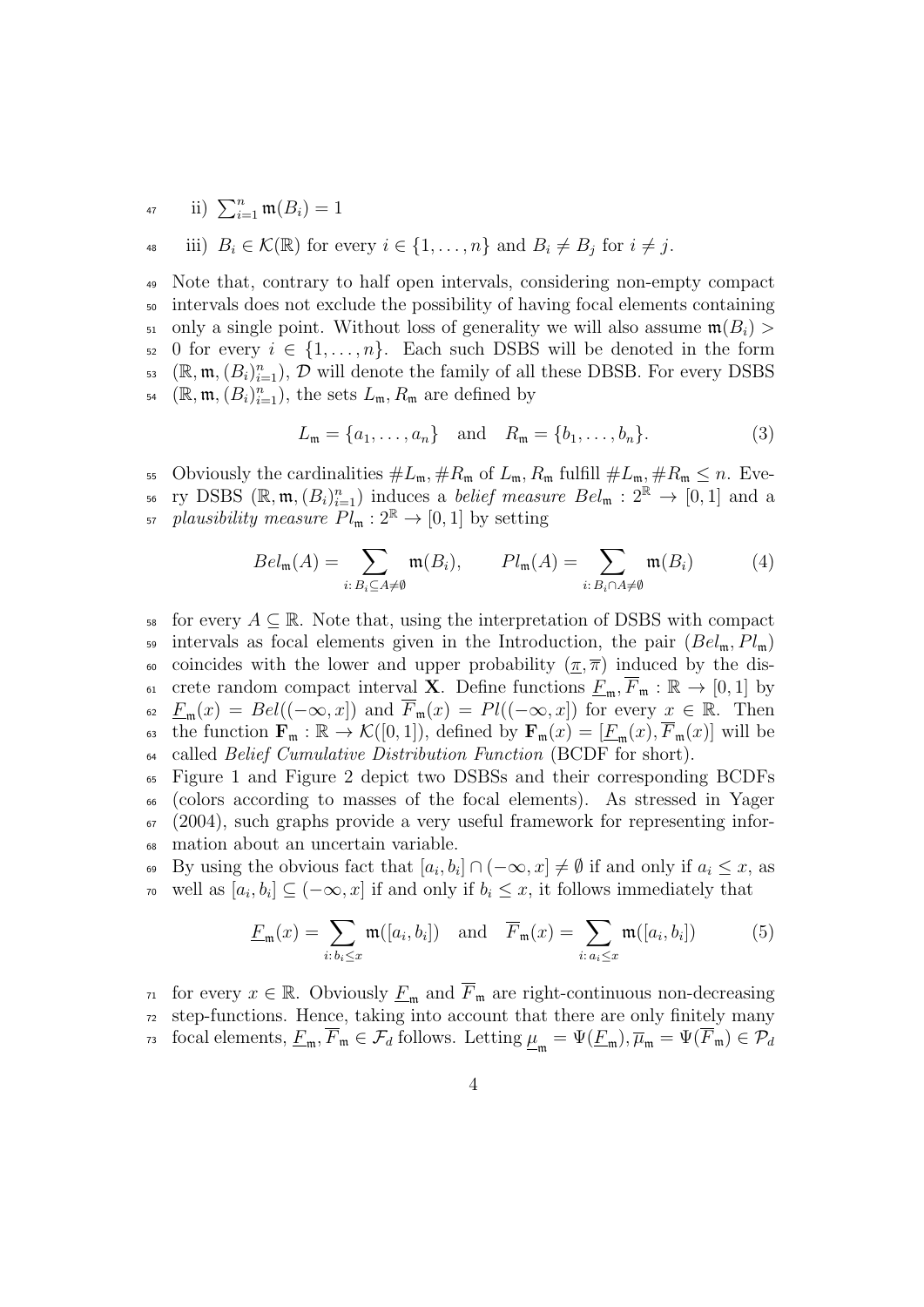denote the corresponding elements in  $\mathcal{P}_d$  we have  $\underline{\mu}_{\mathfrak{m}}(L_{\mathfrak{m}}) = 1 = \overline{\mu}_{\mathfrak{m}}(R_{\mathfrak{m}})$  as  $\mathcal{F}_{\mathcal{F}}$  well as  $\underline{\mu}_{\mathfrak{m}}((-\infty, x]) = \underline{F}_{\mathfrak{m}}(x)$  and  $\overline{\mu}_{\mathfrak{m}}((-\infty, x]) = \underline{F}_{\mathfrak{m}}(x)$  for every  $x \in \mathbb{R}$ . In <sup>16</sup> the sequel we will simply write *L*, *R*, *Bel*, *Pl*, <u>F</u>, **F**, **µ**,  $\overline{\mu}$  (i.e. dropping m  $77$  in the notation) if it is clear which DSBS we are referring to.

**Remark 1.** Note that we would have gotten the same BCDF  $\mathbf{F}_{m}$  if, as in Yager (2004), we would have considered non-empty half open intervals of the  $\delta$  form  $[a_i, b_i)$  as focal elements. We chose to work with compact intervals since this makes it possible to have degenerated focal elements containing only sin- gle points and therefore view DSBSs as generalization of discrete probability distributions assigning full mass to a finite set.

84



Figure 1: DSBS with 53 intervals  $[a_i, b_i]$  as focal elements (left) and the corresponding BCDF (right); all  $a_i, b_i$  are elements of  $N/2 = \{0, 1/2, 1, 3/2, 2, ...\}$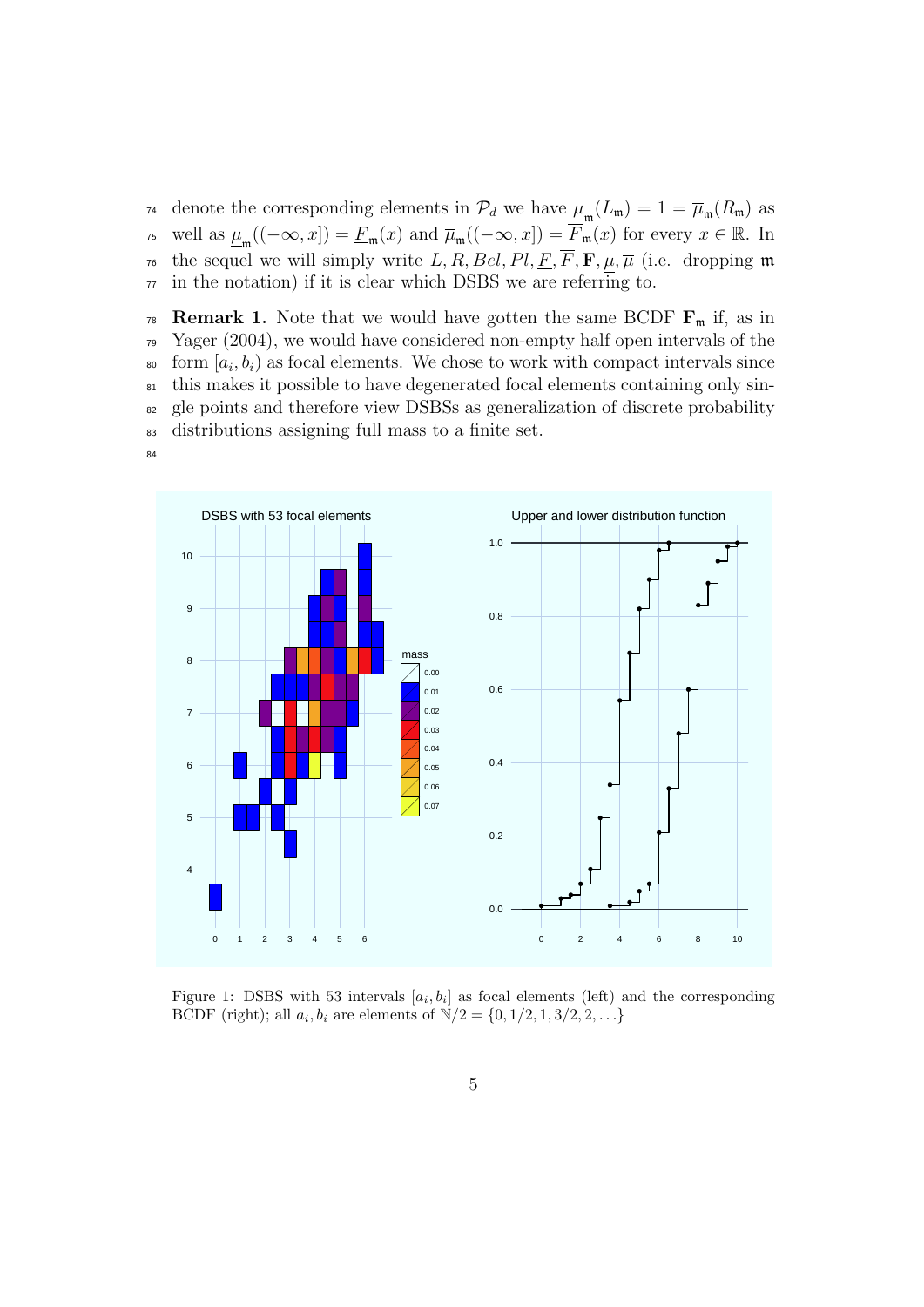

Figure 2: DSBS with 899 intervals  $[a_i, b_i]$  as focal elements (left) and the corresponding BCDF (right); all  $a_i, b_i$  are elements of  $N/2 = \{0, 1/2, 1, 3/2, 2, ...\}$ 

### <sup>85</sup> **3. Results**

 In Yager (2004, page 2083) Ronald R. Yager wrote 'One interesting ques- tion, which at least to the author does not have an obvious answer, is under what general conditions do two belief structures generate the same B-CD.' Note that this question actually concerns injectivity of the natural gener-<sup>90</sup> alization of the mapping  $\Phi : \mathcal{P} \to \mathcal{F}$  assigning every probability distribu- tion the corresponding distribution function to the DSBS setting. In fact, <sup>92</sup> if  $(\mathbb{R}, \mathfrak{m}, ([a_i, b_i])_{i=1}^n)$  is a DSBS having exclusively single points as focal ele- ments then it may be regarded as probability distribution and the induced 94 BCDF is crisp, i.e.  $\mathbf{F}_{\mathfrak{m}}(x)$  only contains one point for each  $x \in \mathbb{R}$ . We start this section with an answer to Yager's question and then prove several related <sup>96</sup> results.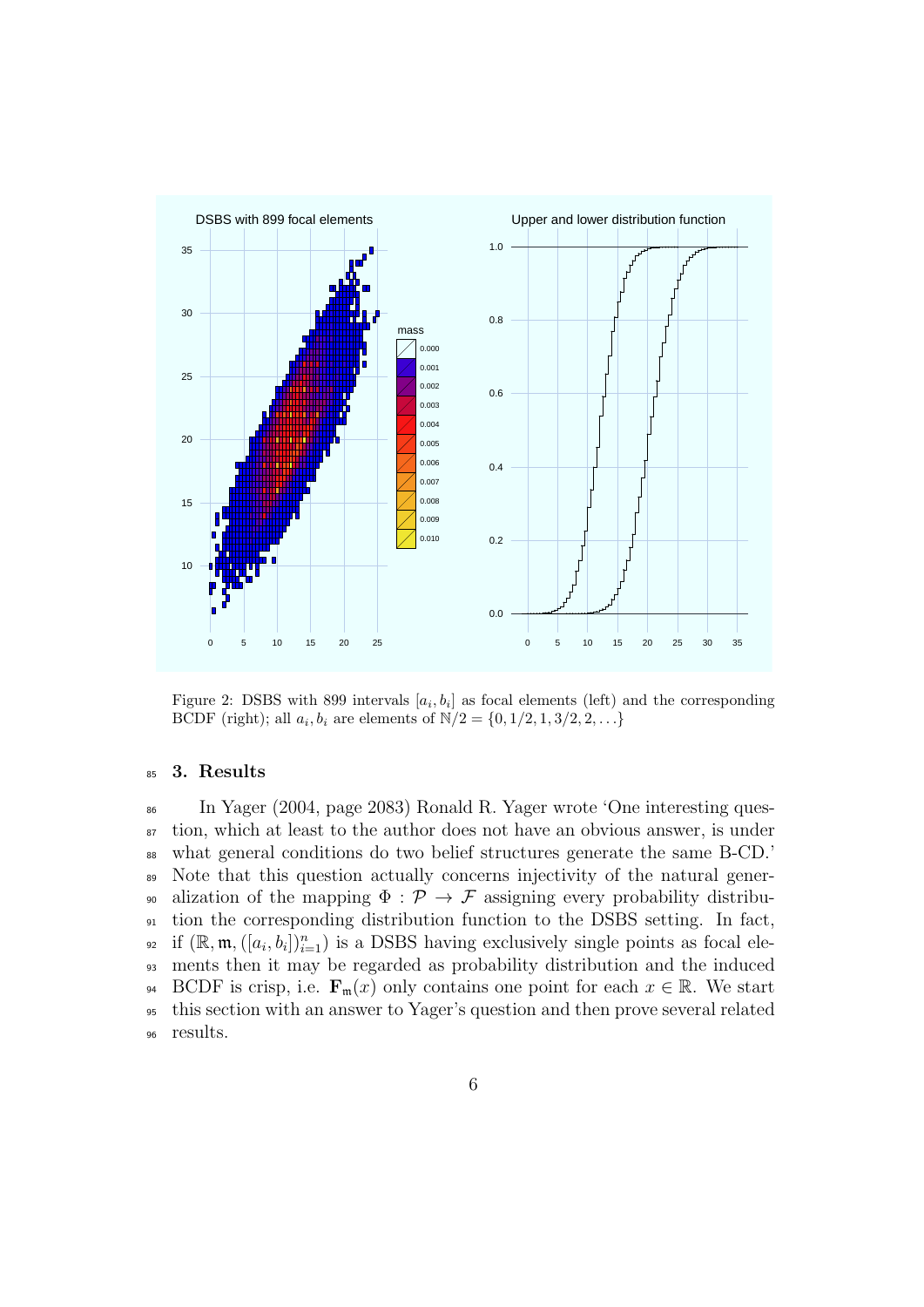- <sup>97</sup> Theorem 2. Consider DSBSs  $(\mathbb{R}, \mathfrak{m}, ([a_i, b_i])_{i=1}^n)$  and  $(\mathbb{R}, \hat{\mathfrak{m}}, ([\hat{a}_i, \hat{b}_i]_{i=1}^n)$ . Then 98 *we have*  $\mathbf{F}_{\mathfrak{m}} = \mathbf{F}_{\hat{\mathfrak{m}}}$  *if and only if the following two conditions hold:*
- 99 1.  $L_{\mathfrak{m}} = L_{\hat{\mathfrak{m}}} = L, R_{\mathfrak{m}} = R_{\hat{\mathfrak{m}}} = R$

*i∈{*1*,...,n}*: *ai*=*l*

100 2. For every  $l \in L$  and every  $r \in R$  we have

$$
\sum_{\{1,\ldots,n\}:a_i=l}\mathfrak{m}([a_i,b_i]) = \sum_{j\in\{1,\ldots,\hat{n}\}: \hat{a}_j=l}\hat{\mathfrak{m}}([\hat{a}_j,\hat{b}_j]))\tag{6}
$$

$$
\sum_{i \in \{1, \dots, n\}: b_i = r} \mathfrak{m}([a_i, b_i]) = \sum_{j \in \{1, \dots, \hat{n}\}: \hat{b}_j = r} \hat{\mathfrak{m}}([\hat{a}_j, \hat{b}_j])
$$
(7)

<sup>101</sup> **Proof:** First of all note that the left and right hand-side of equation (6) 102 coincide with the point mass (jump) of  $\overline{F}_{\mathfrak{m}}$  and  $\overline{F}_{\hat{\mathfrak{m}}}$  at  $l \in L$  respectively. <sup>103</sup> Analogously, the left and right hand-side of equation (7) coincide with the 104 point mass (jump) of  $\underline{F}_{\mathfrak{m}}$  and  $\underline{F}_{\hat{\mathfrak{m}}}$  at  $r \in R$ . (i) If we have  $\mathbf{F}_{\mathfrak{m}} = \mathbf{F}_{\hat{\mathfrak{m}}}$ then  $F_{\mathfrak{m}} = F_{\hat{\mathfrak{m}}}$  as well  $\underline{F}_{\mathfrak{m}} = \underline{F}_{\hat{\mathfrak{m}}}$  follows. Since  $\underline{F}_{\mathfrak{m}}, \underline{F}_{\hat{\mathfrak{m}}}, F_{\hat{\mathfrak{m}}} \in \mathcal{F}_d$ , using the one-to-one correspondence between  $\mathcal{F}_d$  and  $\mathcal{P}_d$  both  $\mu_m = \mu_{\hat{m}}$  and <sup>107</sup>  $\bar{\mu}_{m} = \bar{\mu}_{m}$  follow. Since two elements in  $\mathcal{P}_{d}$  coincide if and only if their <sup>108</sup> corresponding point masses coincide (see Elstrodt, 1999; Rudin, 1987) this implies that  $(\mathbb{R}, \mathfrak{m}, ([a_i, b_i])_{i=1}^n)$  and  $(\mathbb{R}, \hat{\mathfrak{m}}, ([\hat{a}_i, \hat{b}_i]_{i=1}^n)$  fulfill both assertions <sup>110</sup> of Theorem 2, completing the proof of one direction. **(ii)** On the other hand, if both assertions hold, then  $\mu_{\mathfrak{m}} = \mu_{\hat{\mathfrak{m}}}$  and  $\overline{\mu}_{\mathfrak{m}} = \overline{\mu}_{\hat{\mathfrak{m}}}$  follows since the <sup>112</sup> corresponding point masses coincide. Having this, again using the one-to-one correspondence between  $\mathcal{F}_d$  and  $\mathcal{P}_d$ , shows both  $F_{\mathfrak{m}} = F_{\hat{\mathfrak{m}}}$  as well  $\underline{F}_{\mathfrak{m}} = \underline{F}_{\hat{\mathfrak{m}}}$ , 114 implying  $\mathbf{F}_{\mathfrak{m}} = \mathbf{F}_{\hat{\mathfrak{m}}}$ 

115 **Corollary 3.** If  $(\mathbb{R}, \mathfrak{m}, ([a_i, b_i])_{i=1}^n)$  and  $(\mathbb{R}, \hat{\mathfrak{m}}, ([\hat{a}_i, \hat{b}_i]_{i=1}^n)$  are DSBSs fulfilling  $\bm{F}_{\mathfrak{m}} = \bm{F}_{\hat{\mathfrak{m}}}$ , then  $\bigcup_{i=1}^{n} [a_i, b_i] = \bigcup_{i=1}^{n} [\hat{a}_i, \hat{b}_i]$  holds.

**Proof:** Suppose that  $(\mathbb{R}, \mathfrak{m}, ([a_i, b_i])_{i=1}^n)$  is an arbitrary DSBS and suppose that *x* is not a boundary point of any focal element, i.e.  $x \notin (L_{\mathfrak{m}} \cup R_{\mathfrak{m}})$ . If we have  $\underline{F}_{\mathfrak{m}}(x) = \overline{F}_{\mathfrak{m}}(x)$  then

$$
\sum_{i:\,b_i\leq x}\mathfrak{m}([a_i,b_i])=\underline{F}_{\mathfrak{m}}(x)=\overline{F}_{\mathfrak{m}}(x)=\sum_{i:\,a_i\leq x}\mathfrak{m}([a_i,b_i]),
$$

<sup>117</sup> implying that *x* can not be an inner point of any focal element. Considering  $x \notin (L_m \cup R_m)$  this shows  $x \notin \bigcup_{i=1}^n [a_i, b_i]$ . On the other hand, if  $x \notin$  $\bigcup_{i=1}^{n} [a_i, b_i]$ , then, using once more  $x \notin (L_{\mathfrak{m}} \cup R_{\mathfrak{m}})$ , *x* can not be an inner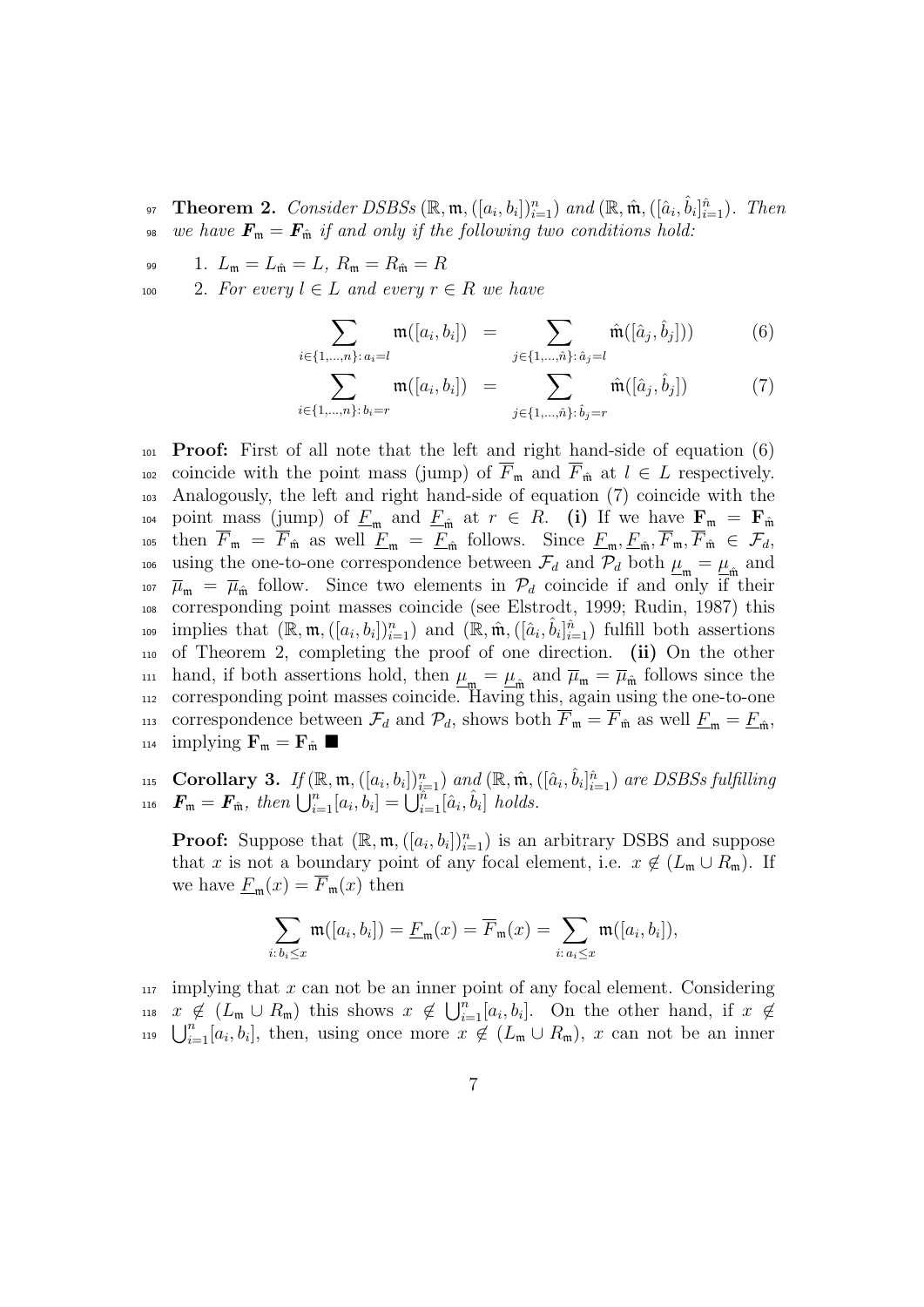120 point of any focal element, so  $\underline{F}_{\mathfrak{m}}(x) = F_{\mathfrak{m}}(x)$  follows. Altogether this proves that for  $x \notin (L_{\mathfrak{m}} \cup R_{\mathfrak{m}})$  we have  $\underline{F}_{\mathfrak{m}}(x) = \overline{F}_{\mathfrak{m}}(x)$  if and only if  $x \notin \bigcup_{i=1}^{n} [a_i, b_i]$ . suppose now that  $(\mathbb{R}, \mathfrak{m}, ([a_i, b_i])_{i=1}^n)$  and  $(\mathbb{R}, \hat{\mathfrak{m}}, ([\hat{a}_i, \hat{b}_i]_{i=1}^n)$  are DSBSs with **F**<sub>m</sub> = **F**<sub>m</sub>̂. Then Theorem 2 implies  $L_m \cup R_m = L_m \cup R_m$ . If  $x \notin \bigcup_{i=1}^n [a_i, b_i]$  and *x* ∉  $L_m \cup R_m$  then  $x \notin L_{\hat{\mathfrak{m}}} \cup R_{\hat{\mathfrak{m}}}$  and  $\underline{F}_m(x) = F_m(x)$ , so  $\underline{F}_{\hat{\mathfrak{m}}}(x) = F_{\hat{\mathfrak{m}}}(x)$  and <sup>125</sup>  $x \notin \bigcup_{i=1}^{\hat{n}} [\hat{a}_i, \hat{b}_i]$  follows. Starting from  $x \notin \bigcup_{i=1}^{\hat{n}} [\hat{a}_i, \hat{b}_i]$  with  $x \notin L_{\hat{\mathfrak{m}}} \cup R_{\hat{\mathfrak{m}}}$  and applying the same argument yields  $x \notin \bigcup_{i=1}^{n} [a_i, b_i]$ . Hence we have shown  $\bigcup_{i=1}^{n} [a_i, b_i] = \bigcup_{i=1}^{n} [\hat{a}_i, \hat{b}_i]$ , which completes the proof. ■



Figure 3: The two DSBS from Example 4 and their BCDF

127

**Example 4.** Consider the DSBSs  $(\mathbb{R}, \mathfrak{m}, ([0, 2], [1, 3]))$  and  $(\mathbb{R}, \hat{\mathfrak{m}}, ([0, 3], [1, 2]))$ , defined by

$$
\mathfrak{m}([0,2]) = \mathfrak{m}([1,3]) = \frac{1}{2} = \hat{\mathfrak{m}}([0,3]) = \hat{\mathfrak{m}}([1,2]).
$$

Then we have

$$
\overline{F}_{\mathfrak{m}}(x) = \overline{F}_{\hat{\mathfrak{m}}}(x) = \begin{cases} 0 & \text{if } x < 0, \\ \frac{1}{2} & \text{if } x \in [0, 1) \\ 1 & \text{if } x \ge 1, \end{cases} \qquad \underline{F}_{\mathfrak{m}}(x) = \underline{F}_{\hat{\mathfrak{m}}}(x) = \begin{cases} 0 & \text{if } x < 2, \\ \frac{1}{2} & \text{if } x \in [2, 3) \\ 1 & \text{if } x \ge 3, \end{cases}
$$

128 so, in particular,  $\mathbf{F}_{\mathfrak{m}} = \mathbf{F}_{\hat{\mathfrak{m}}}$ . Obviously  $\mathfrak{m}$  and  $\hat{\mathfrak{m}}$  fulfill the two conditions of <sup>129</sup> Theorem 2.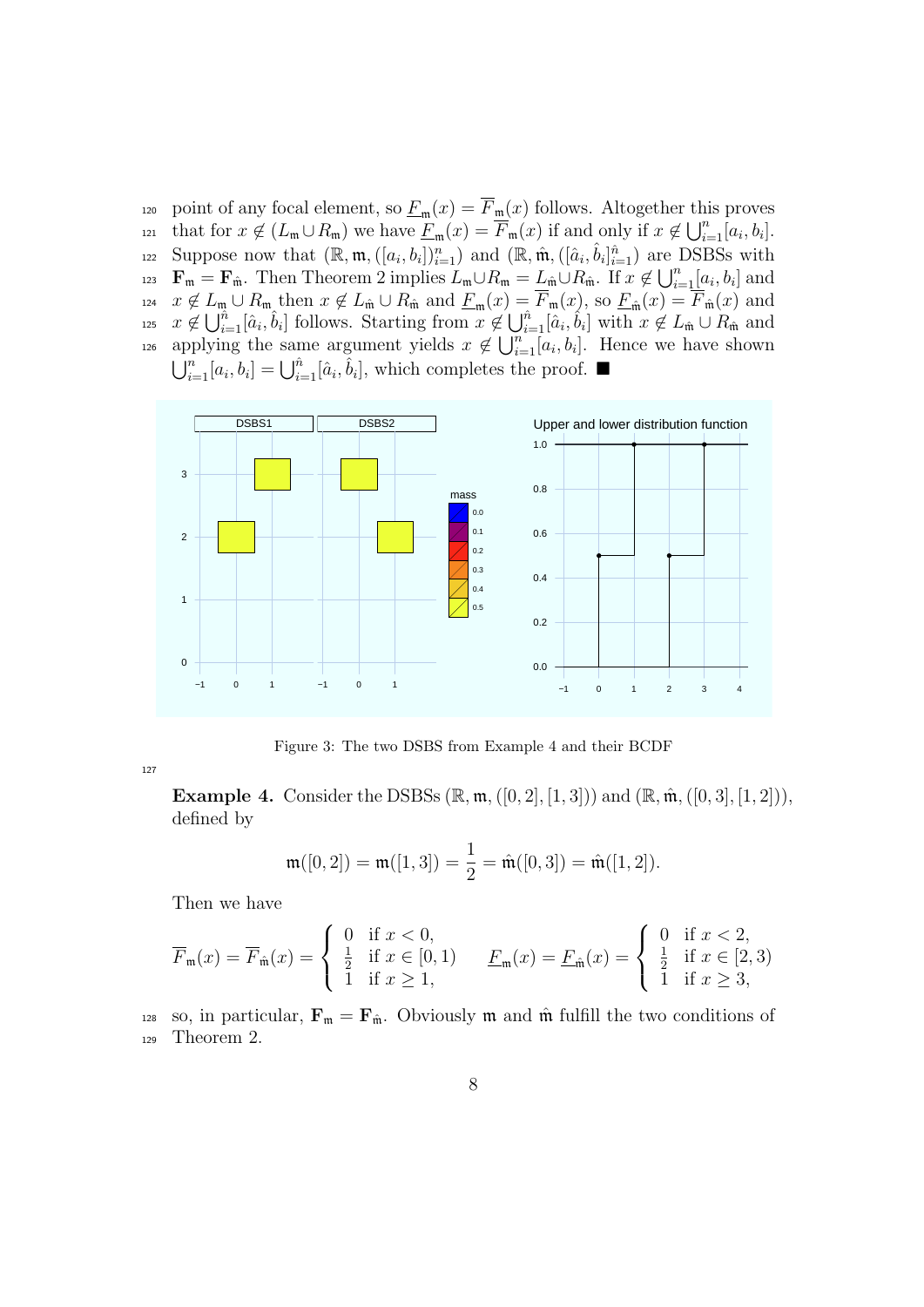<sup>130</sup> There are two main questions that naturally arise from Theorem 2: The first 131 one being if each pair  $(F_1, F_2)$  with  $F_1, F_2 \in \mathcal{F}_d$  and  $F_1 \leq F_2$  is the BCDF <sup>132</sup> of a DSBS. And the second one asking for which BCDF **F** there is only one 133 DSBS m with  $\mathbf{F}_{\mathfrak{m}} = \mathbf{F}$ . We start with a positive answer to the first question <sup>134</sup> - note that this generalizes surjectivity of the mapping  $\Phi : \mathcal{P} \to \mathcal{F}$  from  $_{135}$  equation  $(2)$ .

136 **Theorem 5.** Suppose that  $F_1, F_2 \in \mathcal{F}_d$  fulfill  $F_1(x) \leq F_2(x)$  for all  $x \in \mathbb{R}$ .

*Then there exists a DSBS*  $(\mathbb{R}, \mathfrak{m}, ([a_i, b_i])_{i=1}^n)$  *such that*  $\underline{F}_{\mathfrak{m}} = F_1$  *and*  $\overline{F}_{\mathfrak{m}} = F_2$ *.* 

**Proof:** Although the subsequent proof is inevitably a bit technical it is based on one single idea: We consider the DSBS whose focal elements are all intervals of the form  $[a_i, b_j]$  with  $a_i$  being a discontinuity point of  $F_2$  and  $b_j$  a discontinuity point of  $F_1$ , and then prove the existence of numbers  $m_{i,j}$ such that  $\mathfrak{m}([a_i, b_j]) = m_{i,j}$  is a DSBS with BCDF  $\mathbf{F}_{\mathfrak{m}}(x) = [F_1(x), F_2(x)]$ by induction. Let  $\Lambda_{F_2} = \{a_1, \ldots, a_{n_a}\}\$ and  $\Lambda_{F_1} = \{b_1, \ldots, b_{n_b}\}\$ denote the discontinuity points of  $F_2$  and  $F_1$  respectively. Without loss of generality we assume that  $a_1 < a_2 < \cdots < a_{n_a}$  as well as  $b_1 < b_2 \cdots < b_{n_b}$ . Setting

$$
\mathcal{I} = \left\{ (i,j) \in \{1,\ldots,n_a\} \times \{1,\ldots,n_b\} : a_i \leq b_j \right\}
$$

138 yields  $\mathcal{I} \neq \emptyset$  since, by assumption,  $F_1 \leq F_2$ . It suffices to prove the existence 139 of  $(m_{i,j})_{(i,j)\in\mathcal{I}}$  with  $\sum_{(i,j)\in\mathcal{I}} m_{i,j} = 1$  and  $m_{i,j} > 0$  for all  $(i,j) \in \mathcal{I}$  fulfilling

$$
0 < \beta_{j_0} = F_1(b_{j_0}) - F_1(b_{j_0}) = \sum_{i:(i,j_0) \in \mathcal{I}} m_{i,j_0} \quad \text{for every } j_0 \in \Lambda_{F_1} \quad \text{and}
$$
\n
$$
0 < \alpha_{i_0} = F_2(a_{i_0}) - F_2(a_{i_0}) = \sum_{j:(i_0,j) \in \mathcal{I}} m_{i_0,j} \quad \text{for every } i_0 \in \Lambda_{F_2}.
$$

140 We proceed by induction on the cardinality of  $\Lambda_{F_2}$ :

 $n_4$  (i) If  $n_a = 1$  then  $\mathcal{I} = \{(1,1), (1,2), \ldots (1,n_b)\}$  and setting  $m_{1,j} = \beta_j$  for 142 every  $j \in \{1, \ldots, n_b\}$  produces the desired result.

143 (ii) Suppose now that the statement holds for  $F_2$  having  $n_a-1 \geq 2$  discontinu-144 ity points.  $F_2 \in \mathcal{F}_d$  with discontinuity points  $\Lambda_{F_2} = \{a_1, \ldots, a_{n_a}\}$  corresponds to the measure  $\mu_2 = \sum_{i=1}^{n_a} \alpha_i \delta_{a_i} \in \mathcal{P}_d$ . Consider  $\mu'_2 = \sum_{i=1}^{n_a-1} \frac{\alpha_i}{1-\alpha_i}$ 145 to the measure  $\mu_2 = \sum_{i=1}^{n_a} \alpha_i \delta_{a_i} \in \mathcal{P}_d$ . Consider  $\mu'_2 = \sum_{i=1}^{n_a-1} \frac{\alpha_i}{1-\alpha_{n_a}} \delta_{a_i} \in \mathcal{P}_d$ <sup>146</sup> and let  $F'_{2} \in \mathcal{F}_{d}$  denote the corresponding distribution function. Since, by  $a_{147}$  assumption  $-\infty = b_0 < b_1 < b_2 \cdots < b_{n_b}$ , there exists a unique *s* with 148  $a_{n_a} \in (b_s, b_{s+1}]$ . Define

$$
\beta_j' = \begin{cases} \frac{\beta_j}{1 - \alpha_{n_a}} & \text{for } j \le s, \\ \frac{\beta_j}{1 - \alpha_{n_a}} \frac{1 - \alpha_{n_a} - \beta_1 - \beta_2 - \dots - \beta_s}{1 - \beta_1 - \beta_2 - \dots - \beta_s} & \text{for } j > s, \end{cases}
$$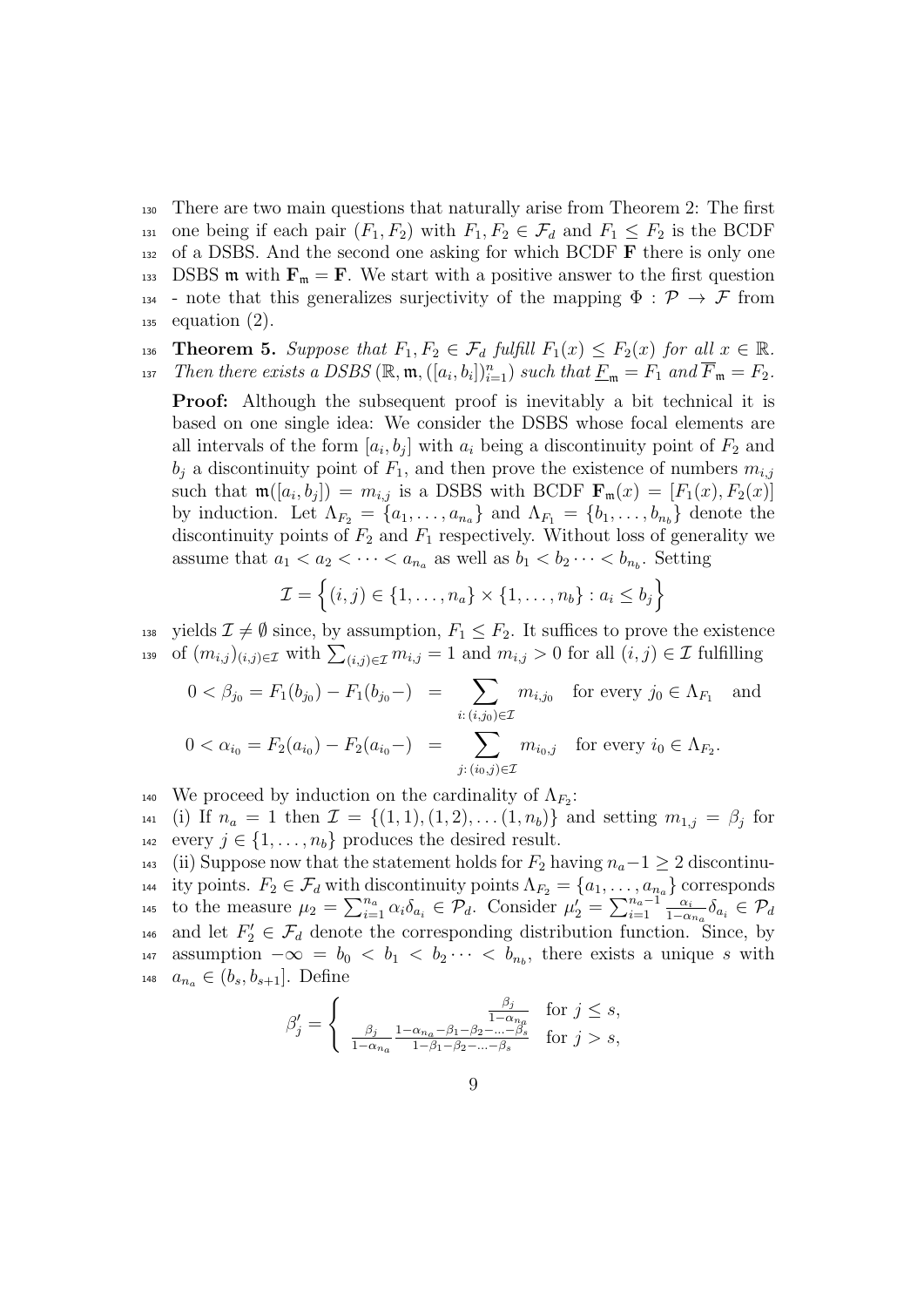then  $\sum_{j=1}^{n_b} \beta'_j = 1$  and  $\mu'_1 = \sum_{j=1}^{n_b} \beta'_j \delta_{b_j} \in \mathcal{P}_d$  follows. Let  $F'_1 \in \mathcal{F}_d$  denote the distribution function corresponding to  $\mu'_{1}$ . By the induction hypothesis we can find numbers  $(m'_{i,j})_{(i,j)\in\mathcal{I}'}$  with  $\mathcal{I}' = \mathcal{I} \setminus \{(n_a, s+1), \ldots, (n_a, n_b)\},$ <br>  $\sum_{(i,j)\in\mathcal{I}'} m'_{i,j} = 1$  and  $m'_{i,j} > 0$  for all  $(i,j) \in \mathcal{I}'$  fulfilling <sup>152</sup>  $\sum_{(i,j)\in\mathcal{I}'} m'_{i,j} = 1$  and  $m'_{i,j} > 0$  for all  $(i,j) \in \mathcal{I}'$  fulfilling

$$
0 < \beta'_{j_0} = F'_1(b_{j_0}) - F'_1(b_{j_0}) = \sum_{i:(i,j_0) \in \mathcal{I}'} m'_{i,j_0} \quad \text{for every } j_0 \in \Lambda_{F_1} \quad \text{and}
$$
\n
$$
0 < \alpha'_{i_0} = F'_2(a_{i_0}) - F'_2(a_{i_0}) = \sum_{j:(i_0,j) \in \mathcal{I}'} m_{i_0,j} \quad \text{for every } i_0 \in \Lambda_{F_2} \setminus \{n_a\}.
$$

153 For every pair  $(i, j) \in \mathcal{I}$  define  $m_{i,j} \in (0, 1]$  by

$$
m_{i,j} = \begin{cases} (1 - \alpha_{n_a}) m'_{i,j} & \text{for } (i,j) \in \mathcal{I}',\\ \frac{\alpha_{n_a} \beta_j}{1 - \beta_1 - \beta_2 - \dots - \beta_s} & \text{for } i = a_{n_a}, j > s, \end{cases}
$$

then  $\sum_{(i,j)\in\mathcal{I}} m_{i,j} = 1$  follows immediately. Furthermore, for  $j_0 \leq s$  we have

$$
F_1(b_{j_0}) - F_1(b_{j_0}) = \beta_{j_0} = (1 - \alpha_{n_a})\beta'_{j_0} = (1 - \alpha_{n_a}) \sum_{i:(i,j_0) \in \mathcal{I}'} m'_{i,j_0}
$$

$$
= \sum_{i:(i,j_0) \in \mathcal{I}} m_{i,j_0}
$$

<sup>155</sup> and for  $j_0 > s$  it follows that

$$
\sum_{i:(i,j_0)\in\mathcal{I}} m_{i,j_0} = \sum_{i:(i,j_0)\in\mathcal{I}'} (1-\alpha_{n_a})m'_{i,j_0} + m_{n_a,j_0} = (1-\alpha_{n_a})\beta'_{j_0} + m_{n_a,j_0}
$$

$$
= (1-\alpha_{n_a})\frac{\beta_{j_0}}{1-\alpha_{n_a}}\frac{1-\alpha_{n_a}-\beta_1-\beta_2-\ldots-\beta_s}{1-\beta_1-\beta_2-\ldots-\beta_s} + m_{n_a,j_0}
$$

$$
= \beta_{j_0} = F_1(b_{j_0}) - F_1(b_{j_0})
$$

156 The fact that  $F_2(a_{i_0}) - F_2(a_{i_0}) = \sum_{j:(i_0,j)\in\mathcal{I}} m_{i_0,j}$  for every  $i_0 \in \{1,\ldots,n_a\}$ <sup>157</sup> can be verified analogously. Setting  $\mathfrak{m}([a_i, b_j]) = m_{i,j}$  for each pair  $(i, j) \in \mathcal{I}$ <sup>158</sup> obviously yields  $\underline{F}_{\mathfrak{m}} = F_1$  as well as  $\overline{F}_{\mathfrak{m}} = F_2$ , which completes the proof.  $\blacksquare$ 

<sup>159</sup> **Remark 6.** Theorem 5 does not hold for the case of DSBSs with half-open non-empty intervals of the form  $[a_i, b_i]$  as focal elements. In fact, considering 161 the case  $F_1(x) = F_2(x) = \mathbf{1}_{[a,\infty)}(x)$  for all  $x \in \mathbb{R}$  and some fixed  $a \in \mathbb{R}$  yields <sup>162</sup> a simple counterexample.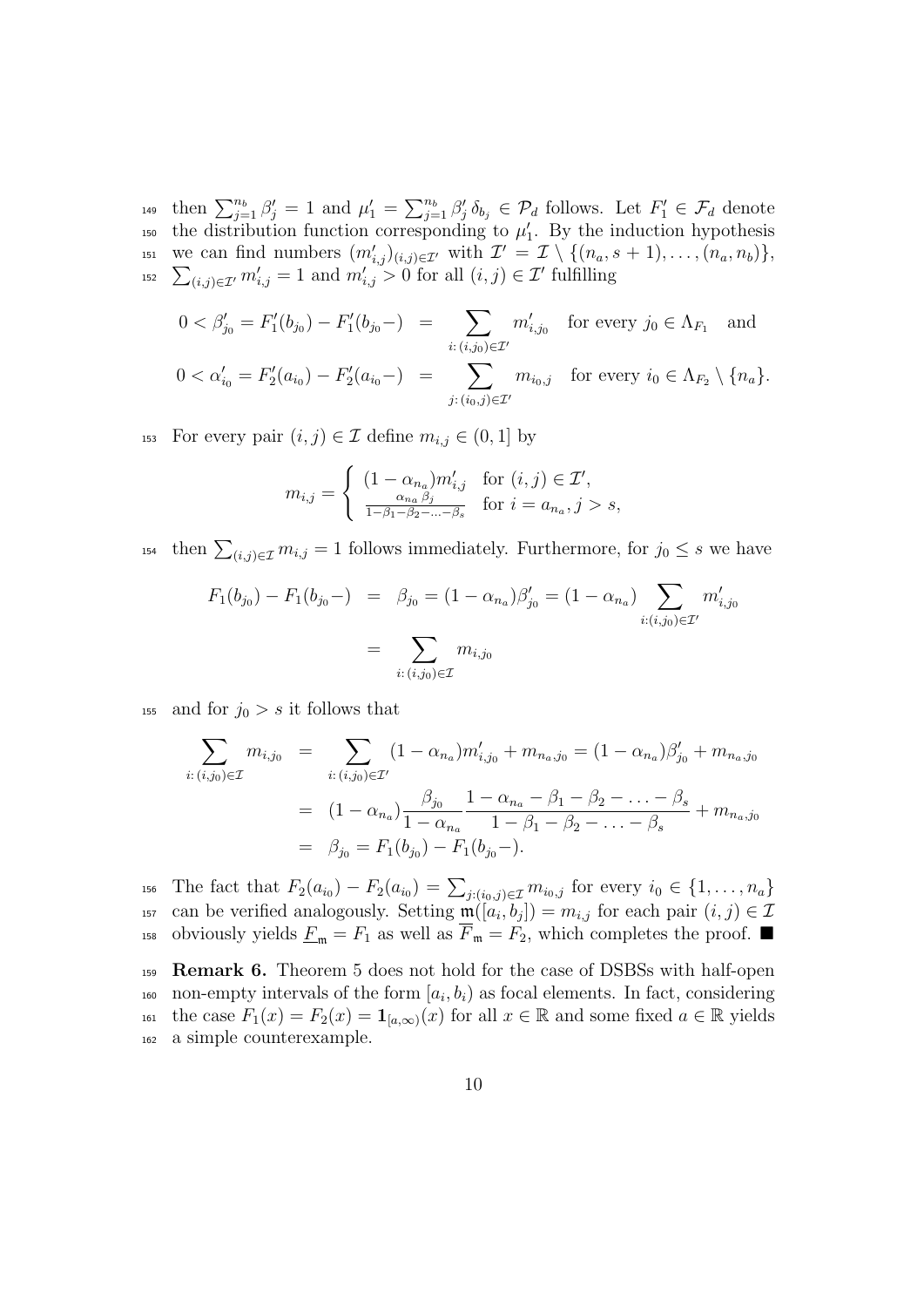<sup>163</sup> We now tackle the second afore-mentioned question. Given an arbitrary 164 DSBS  $(\mathbb{R}, \mathfrak{m}, ([a_i, b_i])_{i=1}^n)$  and its corresponding BCDF  $\mathbf{F}_{\mathfrak{m}}$  let  $\mathcal{M}_{\mathfrak{m}}$  denote <sup>165</sup> the family of all DSBSs having  $\mathbf{F}_{m}$  as BCDF. In the sequel we will say that  $\mathbb{R}^n$  ( $\mathbb{R}, \mathfrak{m}, ([a_i, b_i])_{i=1}^n$ ) fulfills the *intersection-condition* if and only if for each pair <sup>167</sup>  $[a_i, b_i], [a_j, b_j]$  of focal elements with  $i \neq j$  we have either (i)  $[a_i, b_i] \cap [a_j, b_j] = \emptyset$ 168 or (ii)  $a_i = a_j$  or  $b_i = b_j$ . In other words, a DSBS  $(\mathbb{R}, \mathfrak{m}, ([a_i, b_i])_{i=1}^n)$  fulfills <sup>169</sup> the intersection condition if each pair of focal elements either has empty <sup>170</sup> intersection or a common left or right boundary point. The two DSBSs <sup>171</sup> considered in Example 4 do not fulfill the intersection condition - in fact, 172 for **m** we have  $[0,2] \cap [1,3] = [2,3] \neq \emptyset$  and for  $\hat{\mathfrak{m}}$  we have  $[0,3] \cap [1,2] =$  $173 \quad [1,2] \neq \emptyset$  although neither the corresponding right- nor the left boundary <sup>174</sup> points coincide. Moreover, neither the DSBS depicted in Figure 1 nor the <sup>175</sup> DSBS depicted in Figure 2 fulfills the intersection conditions. In fact, in the <sup>176</sup> first case, for instance, the focal elements [1*,* 5] and [3*,* 4*.*5] have non-empty <sup>177</sup> intersection and in the second case the same is true for the focal elements <sup>178</sup> [5*,* 15] and [10*,* 12].

179 **Example 7.** Consider the DSBSs  $(\mathbb{R}, \mathfrak{m}, ([0, 2], [1, 2]))$ ,  $(\mathbb{R}, \hat{\mathfrak{m}}, ([0, 2], [0, 1]))$ 180 and  $(\mathbb{R}, \mathfrak{n}, ([0, 3], [0, 1], [2, 3]))$  defined by

$$
\begin{aligned}\n\mathfrak{m}([0,2]) &= \mathfrak{m}([1,2]) = \frac{1}{2} = \hat{\mathfrak{m}}([0,2]) = \hat{\mathfrak{m}}([0,1]), \\
\mathfrak{n}([0,3]) &= \mathfrak{n}([0,1]) = \mathfrak{n}([2,3]) = \frac{1}{3}.\n\end{aligned}
$$

<sup>181</sup> Then all three DSBSs fulfill the intersection condition.

**Remark 8.** Every DSBS  $(\mathbb{R}, \mathfrak{m}, ([a_i, b_i])_{i=1}^n)$  having pairwise disjoint focal elements certainly fulfills the intersection condition. Working, for instance, with discretizations of real scales pairwise disjoint focal elements seem not at all unnatural.

<sup>186</sup> The subsequent theorem will show that the intersection-condition decides if <sup>187</sup>  $\mathcal{M}_{\mathfrak{m}} = {\mathfrak{m}}$  or not - note that the different cases considered in the 'Sufficieny <sup>188</sup> Step' of the proof generalize the situations sketched in Example 7.

**Theorem 9.** Suppose that  $(\mathbb{R}, \mathfrak{m}, ([l_i, r_i])_{i=1}^n)$  is a DSBS and let  $\mathbf{F}_{\mathfrak{m}}$  denote *the corresponding BCDF. Then*  $\mathcal{M}_{\mathfrak{m}} = {\mathfrak{m}}$  *if and only if*  $(\mathbb{R}, \mathfrak{m}, ([l_i, r_i])_{i=1}^n)$ <sup>191</sup> *fulfills the intersection-condition.*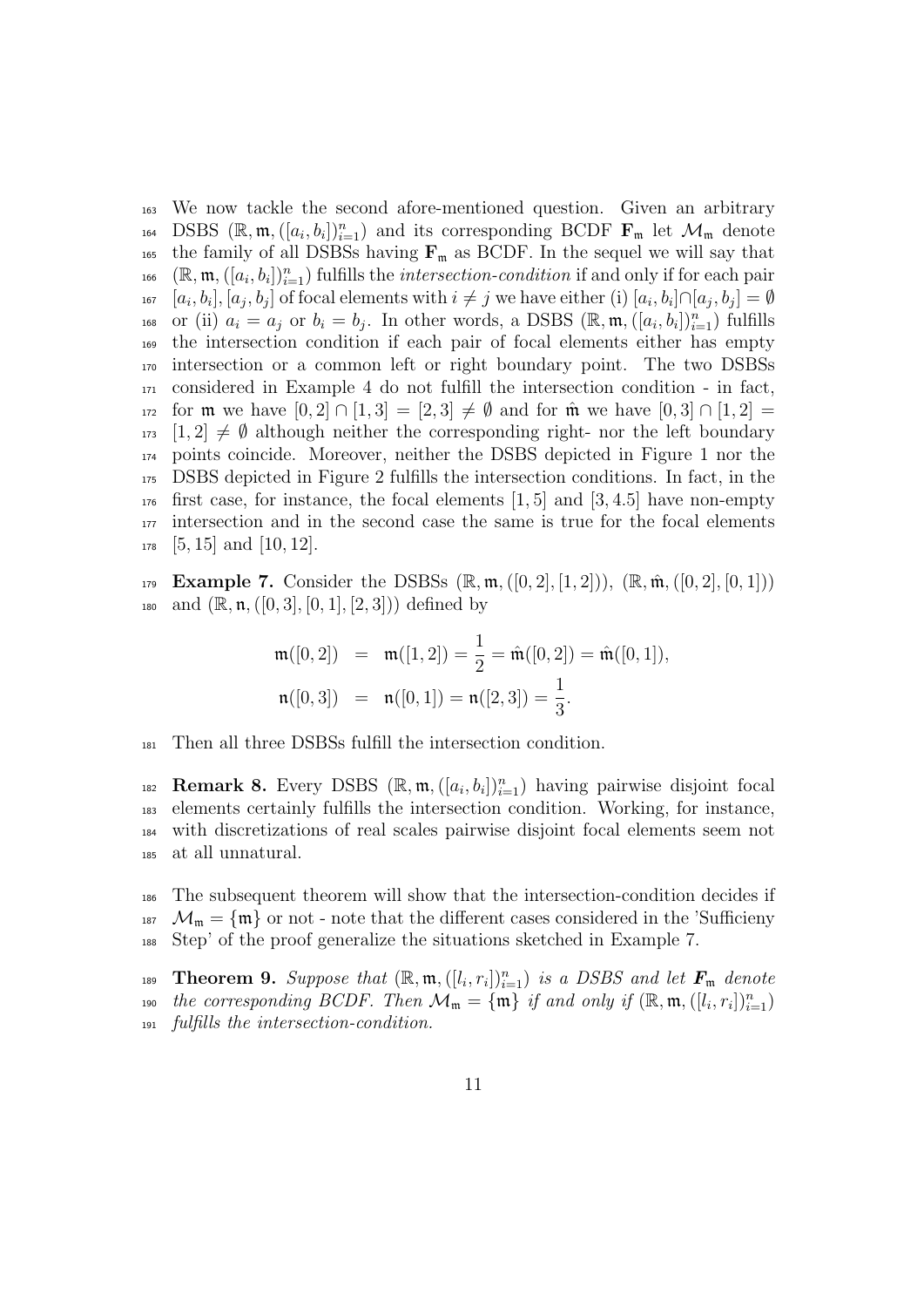**Proof: Step I - Sufficiency:** We first show that the intersection-condition implies  $\mathcal{M}_{m} = \{m\}$  and start with some notations that will facilitate the proof. The main idea of this step is to decompose the union  $\bigcup_{v=1}^{n} [l_v, r_v]$ of all focal elements in sets  $Z_1, Z_2, Z_3$  fulfilling some disjointness properties that allow for a proof (considering four different cases that are handled easily) of the fact that the intersection condition is sufficient for  $\mathcal{M}_{m} = \{m\}$ . Suppose that  $(\mathbb{R}, \mathfrak{m}, ([l_i, r_i])_{i=1}^n)$  fulfills the intersection-condition, set  $L_{\mathfrak{m}} =$  $\{l_1, \ldots, l_n\}, R_{\mathfrak{m}} = \{r_1, \ldots, r_n\}$  as well as  $n_a = \#L_{\mathfrak{m}}, n_b = \#R_{\mathfrak{m}}.$  Consider  $a_1 < a_2 < \cdots < a_{n_a}$  and  $b_1 < b_2 < \cdots < b_{n_b}$  with  $L_{\mathfrak{m}} = \{a_1, \ldots, a_{n_a}\}, R_{\mathfrak{m}} =$  ${b_1, \ldots, b_{n_b}}$  and set

$$
\mathcal{I} = \left\{ (i,j) \in \{1,\ldots,n_a\} \times \{1,\ldots,n_b\} : \exists v \in \{1,\ldots,n\} \text{ with } [a_i,b_j] = [l_v,r_v] \right\}
$$

*.*

192 Define functions  $j, \bar{j}, \{1, \ldots, n_a\} \rightarrow \{1, \ldots, n_b\}$  and  $i, \bar{i} : \{1, \ldots, n_b\} \rightarrow$  $1<sup>93</sup>$  {1, ...,  $n<sub>a</sub>$ } as follows:

> $j(i) = \min\{v \in \{1, \ldots, n_b\} : (i, v) \in \mathcal{I}\},\$  $\overline{j}(i) = \max\{v \in \{1, \ldots, n_b\} : (i, v) \in \mathcal{I}\},\$  $i(j) = \min\{v \in \{1, \ldots, n_a\} : (v, j) \in \mathcal{I}\},\$  $\overline{i}(j) = \max\{v \in \{1, \ldots, n_a\} : (v, j) \in \mathcal{I}\}\$

194 Furthermore let  $\Omega$  denote the set of all  $i_0 \in \{1, \ldots, n_a\}$  for which  $j(i_0) < \overline{j}(i_0)$ 195 and  $\Lambda$  the set of all  $j_0 \in \{1, \ldots, n_b\}$  for which  $\underline{i}(j_0) < \overline{i}(j_0)$ . Then it follows <sup>196</sup> immediately that

$$
\bigcup_{v=1}^{n} [l_v, r_v] = \bigcup_{(i,j)\in\mathcal{I}} [a_i, b_j] = \underbrace{\bigcup_{i\in\Omega} [a_i, b_{\overline{j}(i)}] \cup \bigcup_{j\in\Lambda} [a_{\underline{i}(j)}, b_j] \cup \bigcup_{(i,j)\in\Omega^c\times\Lambda^c} [a_i, b_j]}_{=Z_1} = Z_2
$$
\n(8)

holds. We will now show the afore-mentioned *disjointness properties* of the sets  $Z_1, Z_2, Z_3$  that will prove useful:

If  $Z_1 \cap Z_3 \neq \emptyset$  then we could find  $i_0 \in \Omega$ ,  $(l, s) \in \Omega^c \times \Lambda^c$  with  $[a_{i_0}, b_{\overline{j}(i_0)}] \cap$  $[a_l, b_s] \neq \emptyset$ , from which either  $a_{i_0} = a_l$  (hence  $l \in \Omega$ ) or  $a_{i_0} \neq a_l$  and  $b_{\overline{j}(i_0)} = b_s$ (hence  $s \in \Lambda$ ) would follow. Therefore  $Z_1 \cap Z_3 = \emptyset$ .  $Z_2 \cap Z_3 = \emptyset$  follows analogously.

As next step we show that, given  $i_0 \in \Omega$  and  $j_0 \in \Lambda$ , we have either  $[a_{i_0}, b_{\bar{j}(i_0)}] \cap [a_{\underline{i}(j_0)}, b_{j_0}] = \emptyset$  or  $[a_{i_0}, b_{\bar{j}(i_0)}] = [a_{\underline{i}(j_0)}, b_{j_0}]$ . In fact, if the intersection is non-empty then there are two possibilities: (i) If  $a_{i_0} = a_{i(j_0)}$  then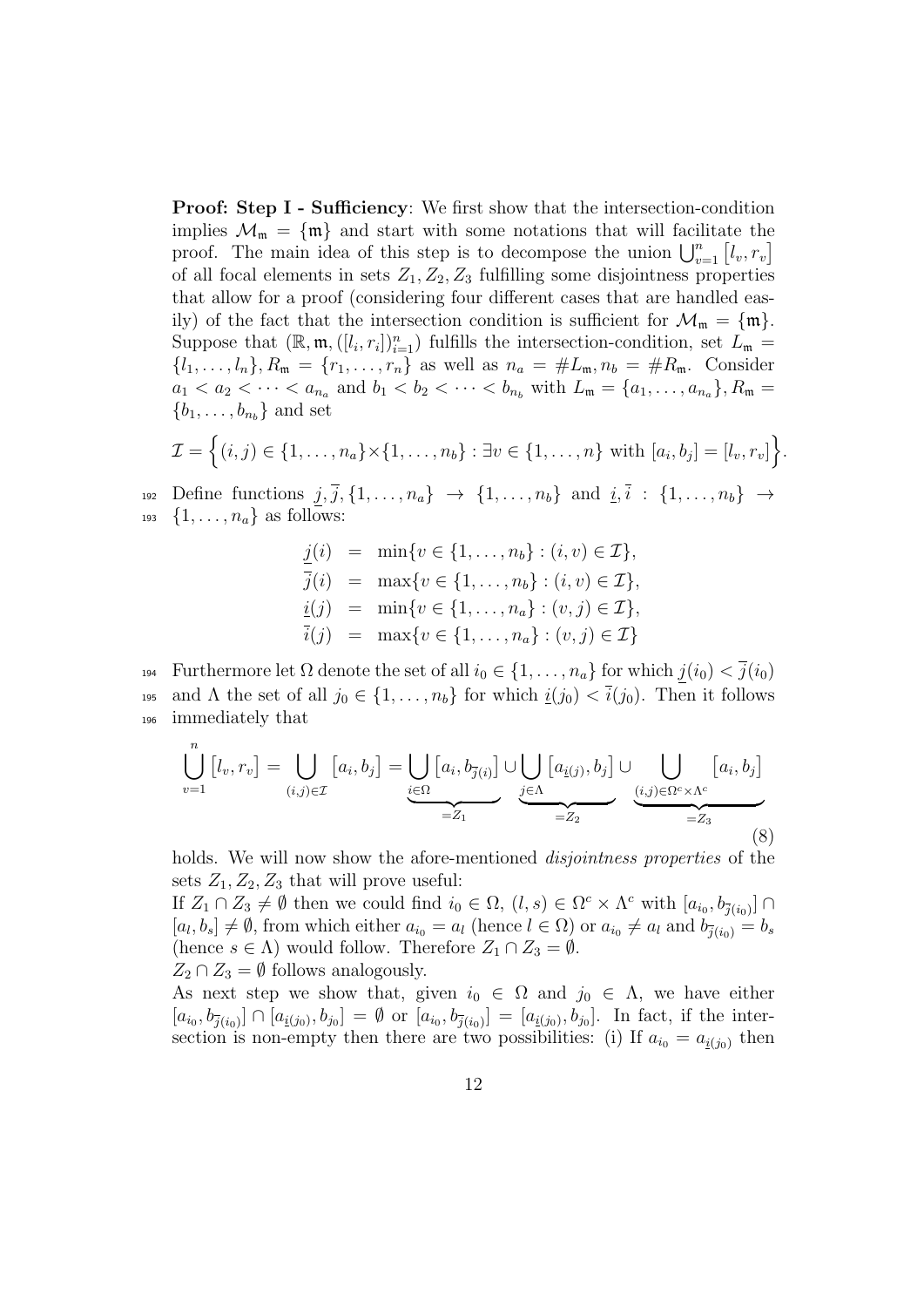$b_{j0} \leq b_{\bar{j}(i_0)}$  follows. Since  $j_0 \in \Lambda$  we can find  $a_s > a_{\underline{i}(j_0)}$  such that  $[a_s, b_{j_0}]$ is focal, implying  $b_{j0} = b_{\bar{j}(i_0)}$ . (ii) If  $b_{j0} = b_{\bar{j}(i_0)}$  then we proceed analogously to conclude equality of the two intervals. Furthermore, if  $i_1, i_2 \in \Omega$ with  $i_1 \neq i_2$ , then  $[a_{i_1}, b_{\overline{j}(i_1)}]$  ∩  $[a_{i_2}, b_{\overline{j}(i_2)}] \neq \emptyset$  and  $a_{i_1} < a_{i_2}$  would imply  $b_{\bar{j}(i_1)} = b_{\bar{j}(i_2)}$  as well as  $\bar{j}(i_1) = \bar{j}(i_2) = j_0 \in \Lambda$ , so, according to the previous step,  $[a_{i_1}, b_{\bar{j}(i_1)}] = [a_{\bar{i}(j_0)}, b_{j_0}] = [a_{i_2}, b_{\bar{j}(2_1)}]$  would follow. This shows that  $[a_{i_1}, b_{\overline{j}(i_1)}]$  and  $[a_{i_2}, b_{\overline{j}(i_2)}]$  are disjoint. The fact that  $[a_{\underline{i}(j_1)}, b_{j_1}]$  and  $[a_{\underline{i}(j_2)}, b_{j_2}]$ are disjoint for  $j_1 \neq j_2$  and  $j_1, j_2 \in \Lambda$  can be verified analogously.

Finally,  $[a_{i_1}, b_{j_1}] \cap [a_{i_2}, b_{j_2}] \neq \emptyset$  for  $(i_1, j_2), (i_2, j_2) \in \Omega^c \times \Lambda^c$  and  $(i_1, j_2) \neq$  $(i_2, j_2)$  would imply (i)  $a_{i_1} = a_{i_2}$  (hence  $b_{j_1} = b_{j_2}$  since  $i_1 \in \Omega^c$ ) or  $b_{j_1} = b_{j_2}$ (hence  $a_{i_1} = b_{i_2}$  since  $j_1 \in \Lambda^c$ ). Therefore  $[a_{i_1}, b_{j_1}]$  and  $[a_{i_2}, b_{j_2}]$  must be disjoint.

The just-mentioned disjointness properties will now be used to show that **m** is the only DSBS with BCDF  $\mathbf{F}_{m}$ : Suppose that  $(\mathbb{R}, \hat{\mathfrak{m}}, ([\hat{l}_i, \hat{r}_i])_{i=1}^{\hat{n}})$  is a DSBS with BCDF  $\mathbf{F}_{m}$ . According to Theorem 2 and Corollary 3 we have  $\{\hat{l}_1, \dots, \hat{l}_n\} = \{a_1, \dots, a_{n_a}\}, \{\hat{r}_1, \dots, \hat{r}_n\} = \{b_1, \dots, b_{n_b}\}\$ as well as  $\bigcup_{i=1}^{\hat{n}} [\hat{l}_i, \hat{r}_i] =$  $\bigcup_{(i,j)\in\mathcal{I}}\left[a_i,b_j\right]$ . Hence, for every focal element  $[\hat{l}_v,\hat{r}_v]$  we can find indices  $(k, w) \in \{1, \ldots, n_a\} \times \{1, \ldots, n_b\}$  with  $[\hat{l}_v, \hat{r}_v] = [a_k, b_w]$ . In order to show that  $[a_k, b_w]$  is a focal element of  $\mathfrak{m}$ , the disjointness properties imply that we only have to consider the following four cases:

(i) Suppose that  $[a_k, b_w] \subseteq [a_{i_0}, b_{\overline{j}(i_0)}] \subseteq Z_1$  with  $i_0 \in \Omega$  and  $\overline{j}(i_0) \in \Lambda^c$ . If  $a_k > a_{i_0}$  then  $[a_k, b_{\overline{j}(k)}] \cap [a_{i_0}, b_{\overline{j}(i_0)}] \neq \emptyset$  would imply  $b_{\overline{j}(i_0)} = b_{\overline{j}(k)}$  and therefore  $\overline{j}(i_0) \in \Lambda$ , which contradicts the assumption. Hence  $a_k = a_{i_0}$  follows. If  $b_w = b_{\bar{j}(i_0)}$  then obviously  $[a_k, b_w]$  is focal for m. If  $b_w < b_{\bar{j}(i_0)}$  then, considering  $[a_{\underline{i}(w)}, b_w] \cap [a_{i_0}, b_{\overline{j}(i_0)}] \neq \emptyset$ ,  $a_{\underline{i}(w)} = a_{i_0} = a_k$  follows, implying that  $[a_k, b_w] = [a_{\underline{i}(w)}, b_w]$  is focal for m.

(ii) The case  $[a_k, b_w] \subseteq [a_{\underline{i}(j_0)}, b_{j_0}] \subseteq Z_2$  with  $j_0 \in \Lambda$  and  $\underline{i}(j_0) \in \Omega^c$  can be handled analogously.

(iii) If  $[a_k, b_w] \subseteq [a_{i_0}, b_{j_0}] \subseteq Z_3$  for some focal element  $[a_{i_0}, b_{j_0}]$  of m with  $(i_0, j_0) \in \Omega^c \times \Lambda^c$  then, considering  $[a_k, b_{\overline{j}(k)}] \cap [a_{i_0}, b_{j_0}] \neq \emptyset$ ,  $[a_{\underline{i}(w)}, b_w] \cap$  $[a_{i_0}, b_{j_0}] \neq \emptyset$  together with the afore-mentioned disjointness properties of  $Z_1, Z_2, Z_3$ , directly implies  $a_k = a_{i_0}$  and  $b_w = b_{j_0}$ . Hence  $[a_k, b_w]$  is also focal for m in this case.

(iv) Finally, suppose that  $[a_k, b_w] \subseteq [a_{i_0}, b_{j_0}] \subseteq Z_1 \cap Z_2$  with  $(i_0, j_0) \in \Omega \times \Lambda$ . Let  $j < j_0 = \overline{j}(i_0)$  denote the maximal  $v < j_0$  such that  $(i_0, v) \in \mathcal{I}$  and  $i > i_0 = i(j_0)$  denote the minimal  $v > i_0$  such that  $(v, j_0) \in \mathcal{I}$ . Then the intersection-condition implies  $[a_{i_0}, b_{\tilde{j}}] \cap [a_{\tilde{i}}, b_{j_0}] = \emptyset$ , so  $b_{\tilde{j}} < a_{\tilde{i}}$ . If  $a_k > a_{i_0}$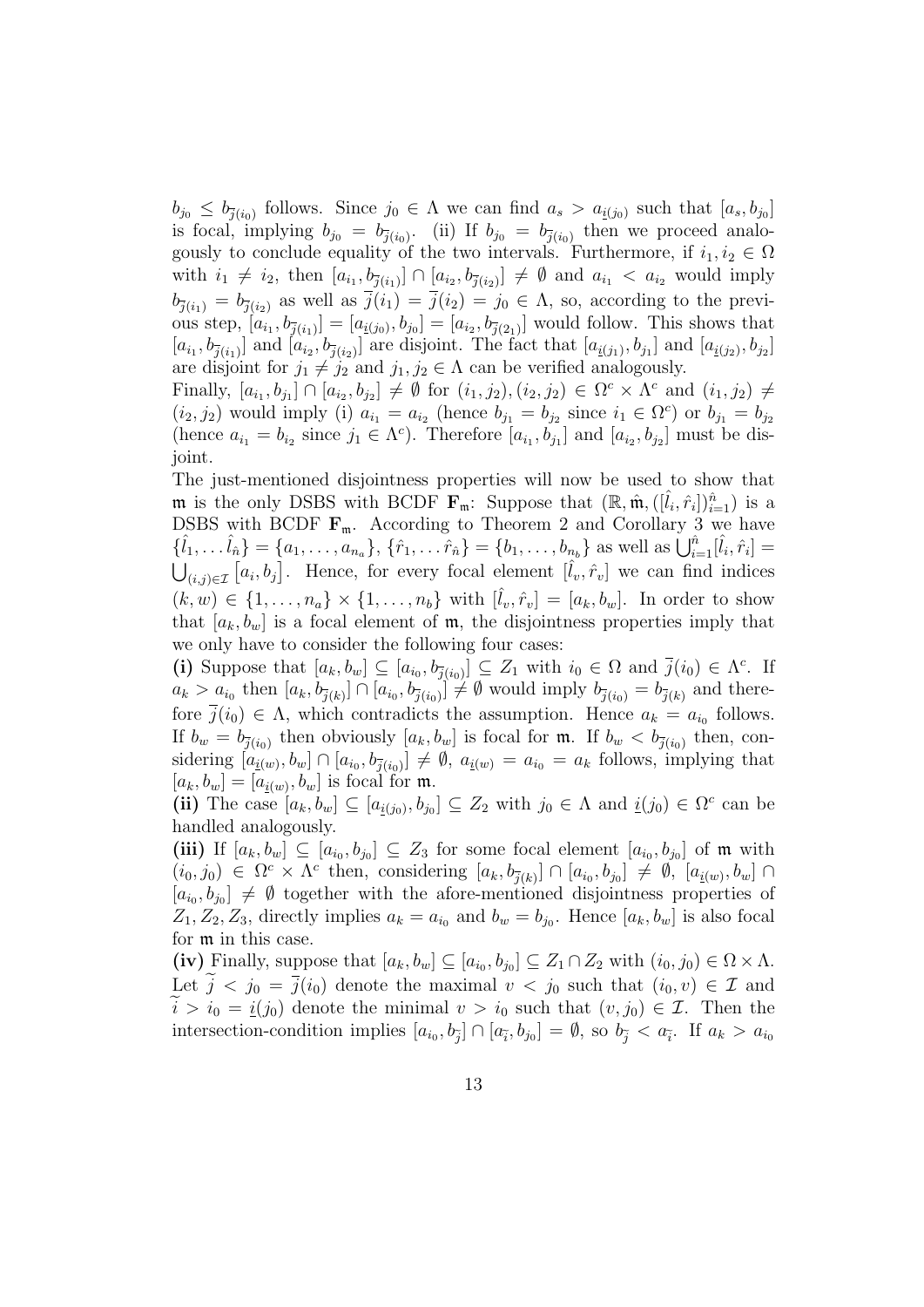then, considering  $[a_k, b_{\bar{j}(k)}] \cap [a_{i_0}, b_{j_0}] \neq \emptyset$  implies  $b_{\bar{j}(k)} = b_{j_0}$ , hence  $a_k \geq a_{\bar{i}}$ . The fact that  $b_w \leq b_{\tilde{j}}$  holds in case of  $b_w < b_{j_0}$  follows analogously. Therefore, for  $a_k > a_{i_0}$  we get  $b_w = b_{j_0} = b_{\bar{j}(k)}$ , and for  $b_w < b_{j_0}$  we get  $a_k = a_{i_0} = a_{\underline{i}(k)}$ , implying that  $[a_k, b_w]$  is focal for  $\mathfrak{m}$ .

Since  $[a_k, b_w]$  was an arbitrary focal element of  $\hat{\mathfrak{m}}$  the afore-mentioned arguments prove that every focal element of  $\hat{\mathfrak{m}}$  is also a focal element of  $\mathfrak{m}$ . As direct consequence  $\hat{\mathfrak{m}}$  also fulfills the intersection-condition and, repeating the previous steps for  $\hat{\mathfrak{m}}$  replaced by  $\mathfrak{m}$  and vice versa, we finally conclude that the focal elements of  $m$  and  $\hat{m}$  coincide. Since the remaining step of showing  $\mathfrak{m}([a_i, b_j]) = \hat{\mathfrak{m}}([a_i, b_j])$  for all  $(i, j) \in \mathcal{I}$  now is a straightforward consequence of the considered four cases (i)-(iv) in combination with (5) this completes the proof of Step I.

**Step II - Necessity**: Suppose that the intersection-condition does not hold, i.e. we can find focal elements  $[l_s, r_s], [l_j, r_j]$  of **m** with  $l_s \neq l_j$  and  $r_s \neq r_j$ but  $[l_s, r_s] \cap [l_j, r_j] \neq \emptyset$ . Without loss of generality we may assume  $l_s < l_j$  $(\text{implying } r_s \ge l_j)$ . Choose  $\alpha < \min\{\mathfrak{m}([l_s, r_s]), \mathfrak{m}([l_j, r_j])\}$ . Setting

 $[l_{n+1}, r_{n+1}] = [l_s, r_j]$  and  $[l_{n+2}, r_{n+2}] = [l_j, r_s]$ 

and considering the DSBS  $(\mathbb{R}, \hat{\mathfrak{m}}, ([l_i, r_i])_{i=1}^{n+2})$  with  $\hat{\mathfrak{m}}([l_i, r_i]) = \mathfrak{m}([l_i, r_i])$  for <sup>198</sup> *i ∈ {*1*, . . . , n} \ {s, j}* and

$$
\hat{\mathfrak{m}}([l_s, r_s]) = \mathfrak{m}([l_s, r_s]) - \alpha, \ \hat{\mathfrak{m}}([l_j, r_j]) = \mathfrak{m}([l_j, r_j]) - \alpha \hat{\mathfrak{m}}[l_{n+1}, r_{n+1}] = \hat{\mathfrak{m}}[l_{n+2}, r_{n+2}] = \alpha
$$

199 obviously yields  $\mathbf{F}_{\hat{\mathfrak{m}}} = \mathbf{F}_{\mathfrak{m}}$  and  $\mathcal{M}_{\mathfrak{m}} \neq \{\mathfrak{m}\}\.$ 200

<sup>201</sup> We conclude the paper with the following corollary that directly follows from 202 the decomposition (8) and the disjointness properties of the sets  $Z_1, Z_2, Z_3$ . For a given DSBS  $(\mathbb{R}, \mathfrak{m}, ([l_i, r_i])_{i=1}^n)$  let the points  $a_1 < a_2 < \cdots < a_{n_a}$  and <sup>204</sup>  $b_1 < b_2 < \cdots < b_{n_b}$  be defined as in the sufficiency-step in the proof of <sup>205</sup> Theorem 9.

**Corollary 10.** Suppose that  $(\mathbb{R}, \mathfrak{m}, ([l_i, r_i])_{i=1}^n)$  is a DSBS. Then we have 207  $\mathcal{M}_m = \{\mathfrak{m}\}\$ if and only if we can find points  $x_1 < x_2 < \cdots < x_h < x_{h+1}$  with  $_{208}$   $x_1 < a_1, x_{h+1} \ge b_{n_b}$  and  $\underline{F}_{\mathfrak{m}}(x_l) = \overline{F}_{\mathfrak{m}}(x_l)$  for every  $l \in \{1, ..., h+1\}$ , such 209 *that for every*  $l \in \{1, \ldots, h\}$  *one of the following two conditions holds:* 

$$
210 \quad (A) \#(\lbrace a_1,\ldots,a_{n_a}\rbrace \cap [x_l,x_{l+1}]\rbrace = 1 \text{ or } \#(\lbrace b_1,\ldots,b_{n_b}\rbrace \cap [x_l,x_{l+1}]\rbrace = 1
$$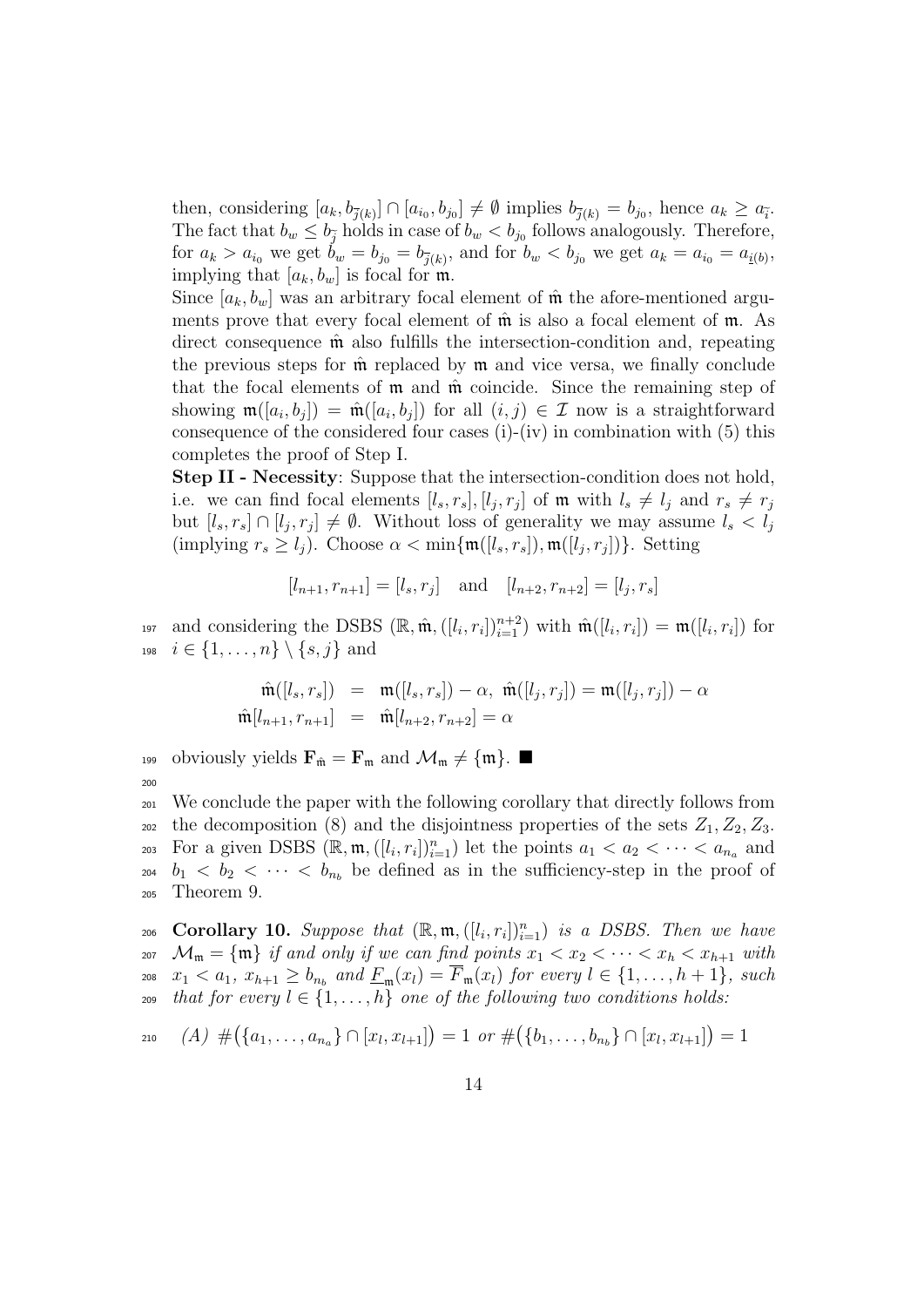$_{211}$  (B)  $\#(\lbrace a_1,\ldots,a_{n_a}\rbrace \cap [x_l,x_{l+1}]) > 1, \#(\lbrace b_1,\ldots,b_{n_b}\rbrace \cap [x_l,x_{l+1}]) > 1, and$ *letting*  $\tilde{i}$  *denote the minimal*  $i \in \{1, \ldots, n_a\}$  *with*  $a_i \in [x_l, x_{l+1}]$  *as well as* 213  $\tilde{j}$  the maximal  $j \in \{1, ..., n_b\}$  with  $b_j \in [x_l, x_{l+1}],$  we have  $a_{\tilde{i}+1} > b_{\tilde{j}-1}.$ 

 **Remark 11.** Apart from being a mathematical result, Theorem 9 is of vital importance in representing information via BCDFs. In fact, while the BCDF is generally less informative than the DSBS, the two ways of providing in- formation coincide under some quite weak assumptions. The conditions in Theorem 9 are some basic conditions that we can argue a "typical" agent will supply (see Figure 6 in Yager, 2004). In other words, the agent only needs to provide a BCDF satisfying the (simple) intersection condition, and the system may provide a unique DSBS. In our opinion, this opens the door for a more extensive use of Yager's BCDF representation in practice.

#### **Acknowledgements**

 The first author acknowledges the support of the Free University of Bozen- Bolzano, School of Economics and Management, via the project "Risk and Dependence". The first and the second author have been supported by the Ministerio de Ciencia e Innovacion (Spain) under research project MTM2011- 22394.

### **References**

- [1] Dempster, A., 1967. Upper and lower probabilities induced by a multi-valued mapping. *Ann. Math. Stat.* **38**, 325-339.
- [2] Elstrodt, J., 1999. *Mass- und Integrationstheorie*, Springer, Berlin, Hei-delberg, New York.
- [3] Matheron, G., 1975. *Random Sets and Integral Geometry*, Wiley, New York.
- [4] Molchanov, I., 2005. *Theory of Random Sets*, Springer, London.
- [5] Rudin, E., 1987. *Real and Complex Analysis*, McGrawHill International Editions, Singapore.